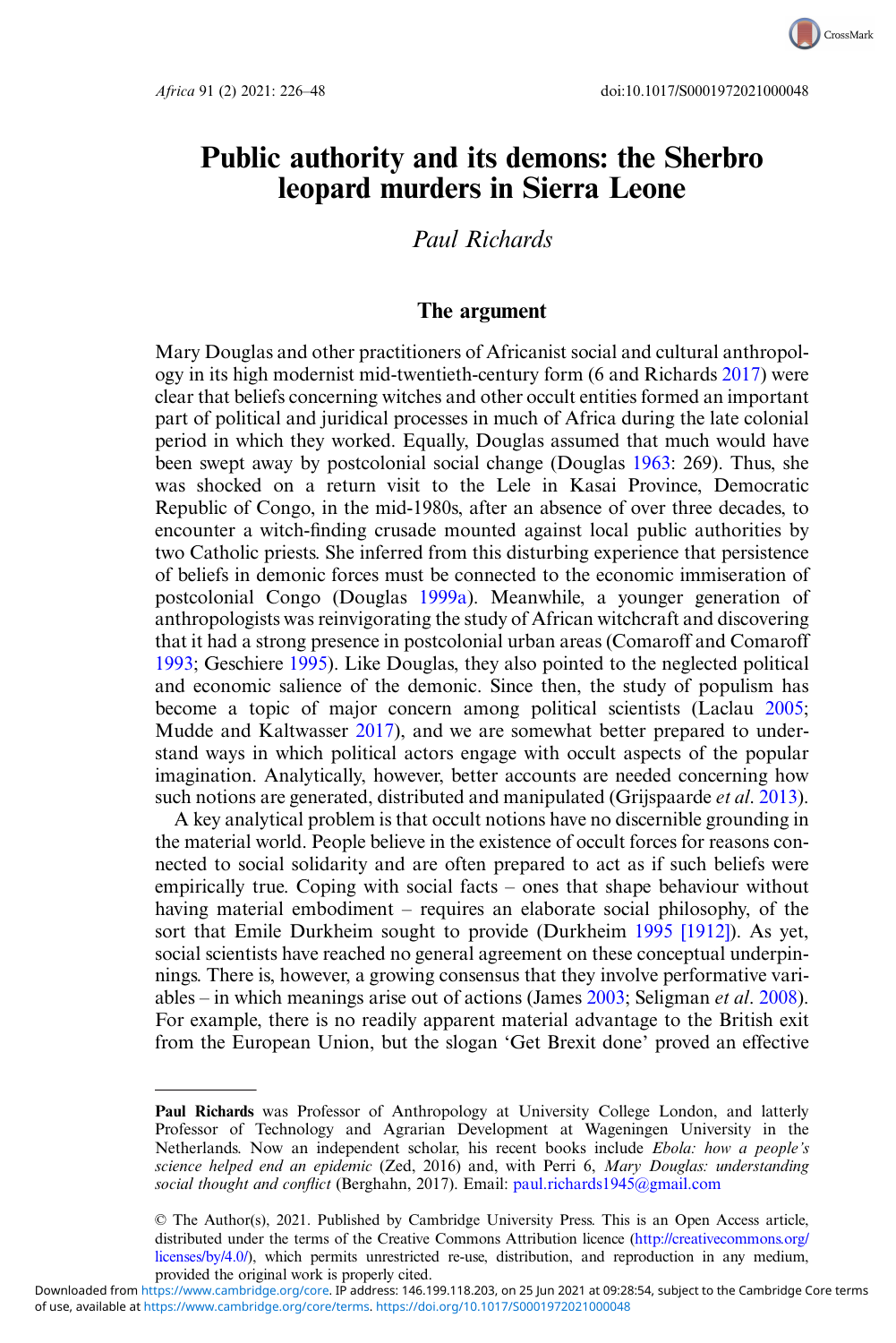route to power for the current British government. As Durkheim predicted, the action creates the meaning, not least when the action has a ritualized form.

This argues for continued allegiance to Durkheim's late (so-called) ethnographic turn (Richman [2002\)](#page-21-0) as a way to understand how actions generate meanings and thereby create definite social, economic and political worlds. This article is an essay on the performance of public authority in a small part of precolonial West Africa in the throes of colonial occupation, accessed by means of an ethnographic approach. It attempts to convey ways in which public authority played out in occluded polities built on cults of secrecy and plagued by existential insecurity. The aim is to give a better understanding of ways in which public authority is challenged to manage potentially unstable local beliefs in the demonic within the stagecraft of politics.

The actions to be described took place in a portion of the Upper West African coast known in the late nineteenth century as British Sherbro [\(Figure 1\)](#page-2-0). This territory was a colonial sphere of influence, not a formally constituted colony, and its liminality – neither clearly part of independent Africa nor formally annexed as part of the British colonial empire – is central to the story to be unfolded. While Sherbro remained betwixt and between, the demons of leopard murder flourished; as colonial rule was more firmly institutionalized, scope for the performance of leopardism as political theatre was reduced.

#### British Sherbro

The British had established the Crown Colony of Sierra Leone, further up the West African coast, in 1808 ([Figure 1](#page-2-0)), and had made its capital, Freetown, the base of the Royal Navy's Atlantic anti-slavery squadron. The last vestiges of the Atlantic slave trade were uprooted from the Upper West African coast in the 1840s. This freed Bonthe, the main port of British Sherbro, to be a focus of a new and legitimate trade in palm oil, a commodity in increasing demand in Victorian Britain not only as a vegetable oil in soap and margarine manufacture but also for the lubrication of industrial machines, such as railway locomotives. The oil palm grew profusely throughout the coastal plain, which was accessed by four rivers converging on the Jong estuary, and Bonthe had good anchorage for shipping ([Figure 1](#page-2-0)). Much of the palm produce was shipped to Liverpool in steamers that dominated West African produce trade to Britain in the second half of the nineteenth century (Lynn [1992](#page-20-0)).

The British authorities in Freetown thus had good reason to be deeply interested in Sherbro affairs, given that the colony of Sierra Leone was largely mountainous and lacking in agricultural exports. As yet, however, they were unwilling to impose full colonial control on the hinterland, since that would have required expensive military operations. Instead, they sought to exercise political influence supportive of the export trade in palm produce through the appointment of two British commissioners to Sherbro, Thomas Alldridge and G. H. Garrett, both of whom figure in the story below. Garrett is a lesser known figure, who died in service. Alldridge left a published record of his exploits (Alldridge [1901\)](#page-19-0).

Thomas Joshua Alldridge was an oil palm trader based on Bonthe island until taken into colonial government service by the Colony of Sierra Leone. His diplomatic instructions required him to open contacts with the chiefs of the interior,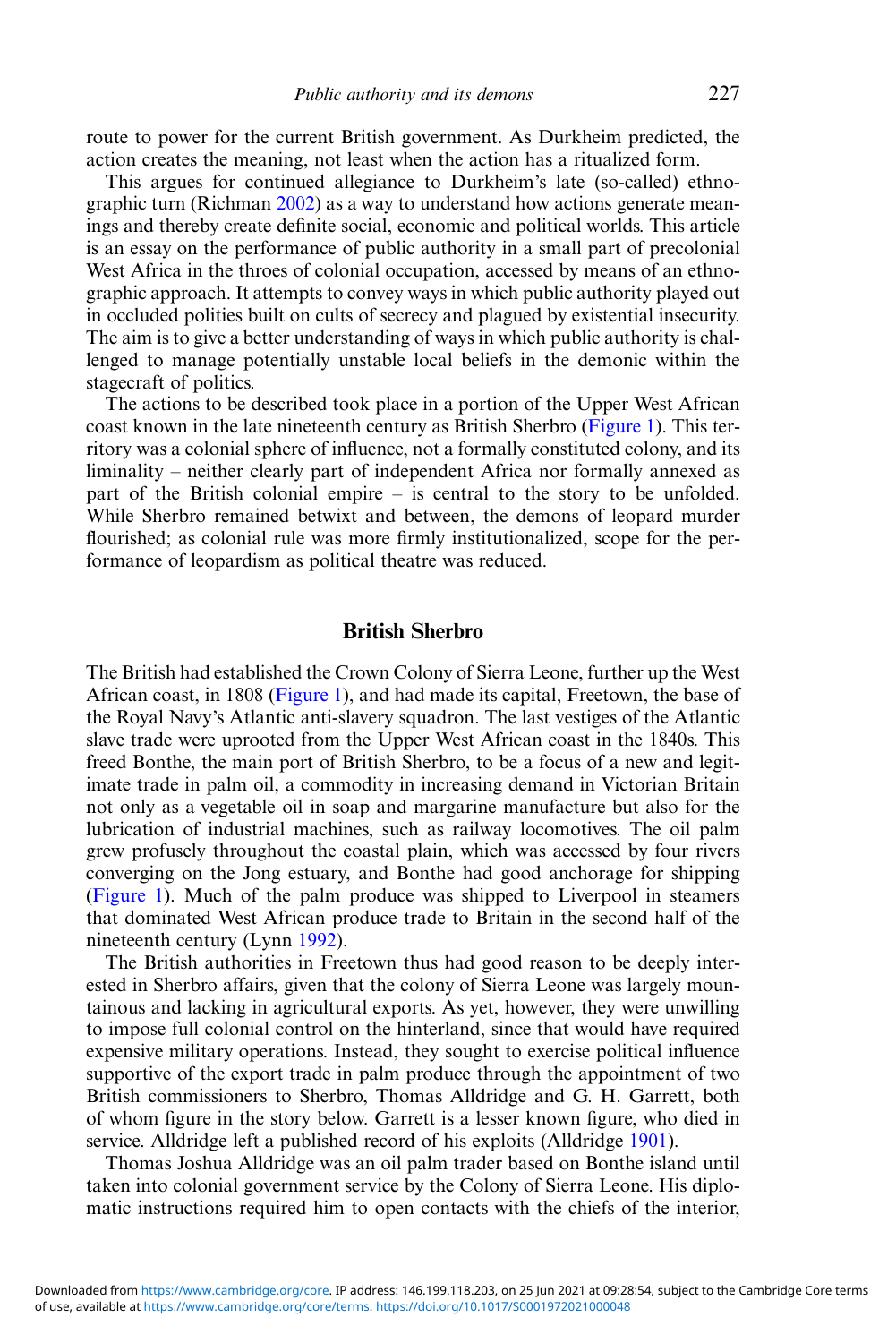<span id="page-2-0"></span>

FIGURE 1 Map of the Sierra Leone colony and protectorate showing Sherbro country, Imperri chiefdom and the Kpa Mende polity of Taiama (Kori chiefdom).

many of whom were brought to a conference with the British Governor in 1893, prior to annexation as the Protectorate of Sierra Leone from 1896. A group of chiefs then rose in revolt against British rule in 1898. Whether the rebellion was triggered by loss of sovereignty, new taxation or threatened loss of domestic slaves divided the colonial authorities, depending on how they saw the value of Sierra Leone – as a base for the projection of Royal Navy power in the Atlantic or as an economic asset in its own right. Alldridge belonged to the faction holding the second view. After the rebellion of 1898, the military viewpoint predominated – leading first to the armed occupation of the interior and then to the building of a railway across the newly acquired territory for improved security (Figure 1). Blamed for pushing the interests of commerce too aggressively, Alldridge resigned his commission and left the country.

It is also important by way of contextualization to say something about the ethno-historical character of British Sherbro. Sherbro is a corruption of Seh Bura, the ruler's society name, applied by the British to the Bullom territory of Mampa. His subjects spoke a variety of languages – Banta, Bullom, Themne, Loko and Mende. Banta, Bullom and Themne belong to the Atlantic group of languages in Greenberg's widely accepted classification. Loko and Mende (which are similar, but not mutually intelligible) belong to the south-western branch of the Mande language family, mainly associated with the basin of the Upper Niger. The Bullom speakers have a longer history in the coastal regions around the Sierra Leone peninsula. The Banta and Themne appear to trace their origins to the north and west. Loko and Mende groups are associated by origin with the forests to the east (Figure 1). They first came into the hinterland of Sierra Leone as foot soldiers in the Mane incursions of the sixteenth century.

According to Portuguese and Cape Verdean traders, the Mane were led by Vai overlords from Cape Mount (Jones [1981\)](#page-20-0). The Mende language appears to have spread within Sierra Leone as the common tongue of rank-and-file fighters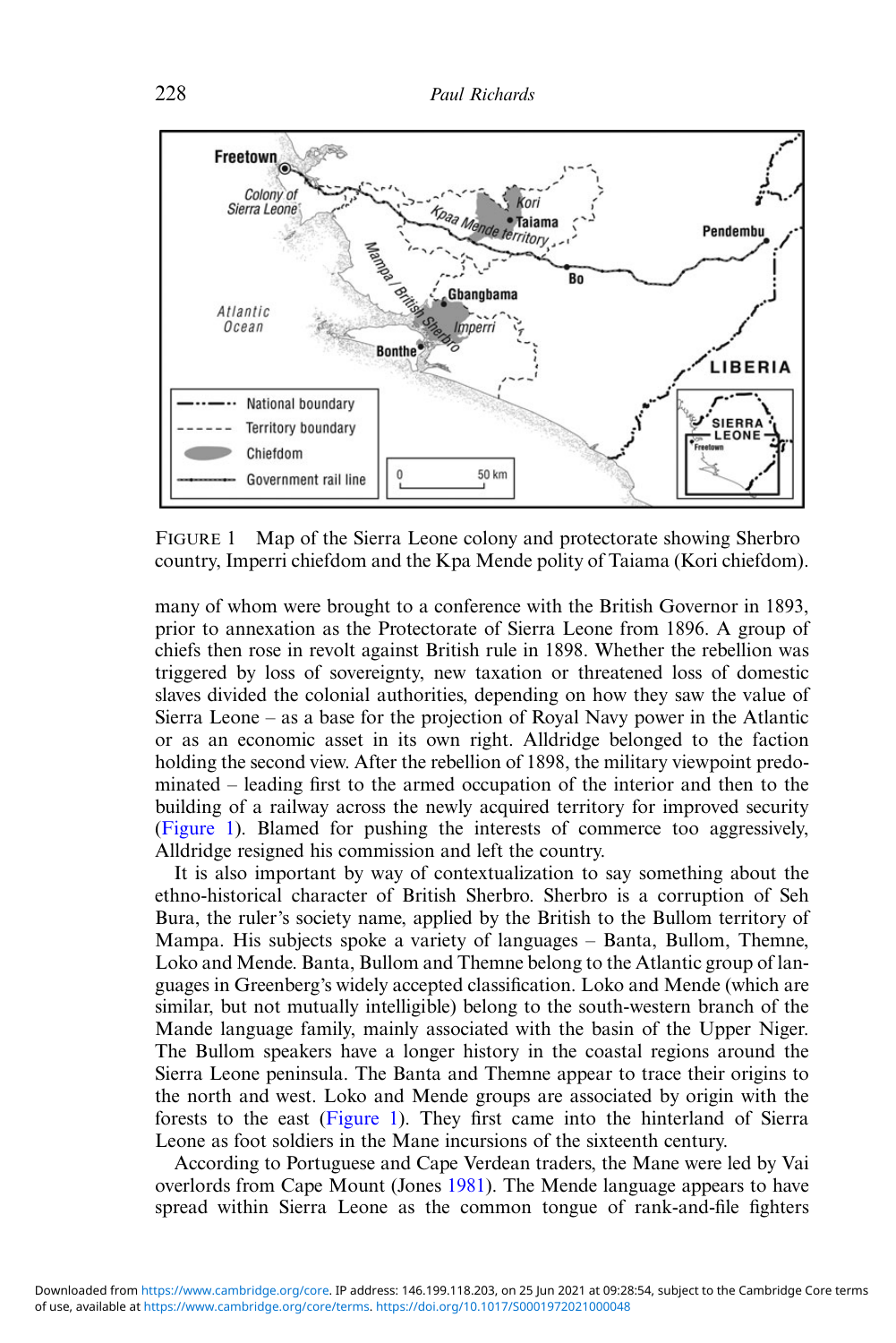recruited by the Vai from among the forest-edge communities of what is now the Liberia–Guinea border region. That process of incursion finally came to a halt when Mende and Loko fighters encountered other groups with similar military technologies and tactics moving in from the north-west. The interior of Sierra Leone became a campground where intermittently warring groups sought local incorporation and accommodation. Prominent in this process were the Kpa Mende people, a group noted for their military organization who were engaged in the nineteenth century in establishing a common frontier with the Yoni Themne, a rival military polity to the west. An advance guard of the Kpa Mende was established at Taiama (Teyama) [\(Figure 1\)](#page-2-0). The Taiama chiefs guarded against the Yoni Themne along a common frontier at the same time as they sought to limit British influence in Sherbro to the south.

The materials for this article come mainly from an archival collection of documents made by a Czech émigré historian, Milan Kalous, who was a lecturer at Fourah Bay College in Freetown (where the national archives are based). Kalous published his collection as a series of extracts with file references, but no further editorial apparatus, under the title *Cannibals and Tongo Players* (privately printed in 1974). His stated aim was to correct a bias of postcolonial historiography in editing out any mention of barbarous acts committed under the influence of these beliefs.

I also make use of two books by Alldridge – The Sherbro and its Hinterland ([1901\)](#page-19-0), which documents his interior travels and events leading up to the rebellion of 1898, and A Transformed Colony ([1910\)](#page-19-0), written after a visit to the new Protectorate of Sierra Leone during his retirement – and a third book, K. J. Beatty's *Human Leopards* ([1915\)](#page-19-0). Sir Kenneth James Beatty (1878–1966) was an Australian lawyer who sat as a judge in a special court convened at Gbangbama in Imperri chiefdom to try alleged cases of leopard murder in 1913.

In all four sources the possibility of selection bias must be entertained in relation to events recorded (or not recorded). In the case of Kalous, my main source, it would be possible to re-examine the national archives to see the extent to which other materials relevant to his topic have been excluded. I have not had this opportunity, but rely on an important assessment made by the Sierra Leonean historian, the late Arthur Abraham. Abraham knew the Sierra Leone national archives well, having researched Mende politics prior to and after the British occupation. He is critical of what he sees as Kalous' pro-colonial apologetic purposes, and notes some omissions within extracts, but, importantly, he does not accuse him of fabrication or of misrepresenting the body of material as a whole (Abraham [1976](#page-19-0)). Indeed, he endorses the collection itself as 'masterly' (ibid.: 129). On this basis it seemed to me reasonable to make a provisional assessment of what the Kalous collection might signify. This is something that Kalous himself envisaged an anthropologist might do.

I proceeded by making a computer-searchable database of the items, allowing me to rearrange material by date and topic, and thus to detect epidemiological patterns. Archive references to 'cannibalism' (I will explain the term further below), as selected by Kalous, cluster significantly in a single chiefdom, Imperri,<sup>1</sup> and peak in the early 1890s, before British occupation, and then again

<sup>&</sup>lt;sup>1</sup> According to Reed and Robinson [\(2012](#page-20-0)), Imperri is a British mispronunciation of *mbɛli*, the Mende name of a tree *(Harungana madagascariensis)* under which a hunter first sheltered.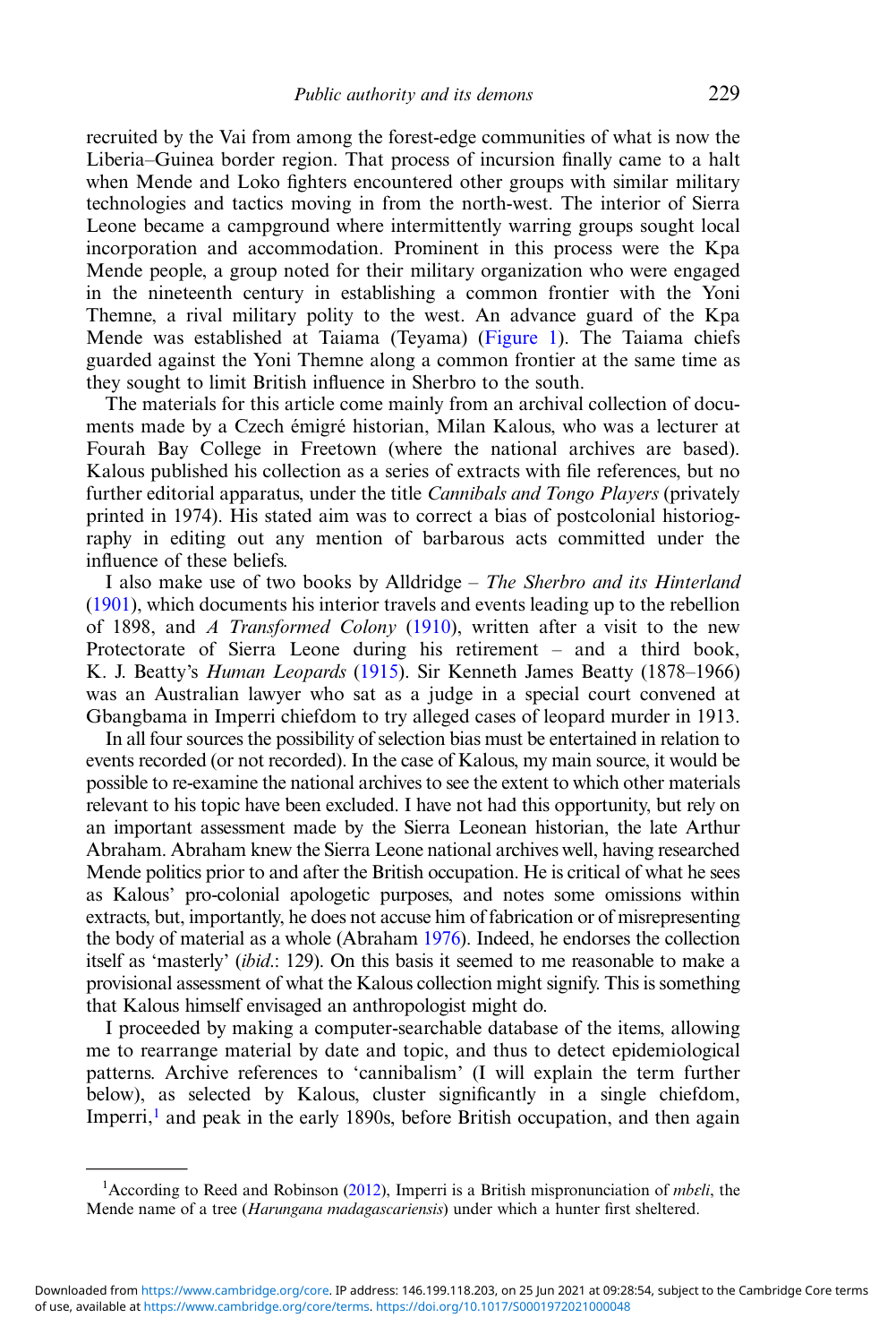<span id="page-4-0"></span>

FIGURE 2 Colonial documents relating to leopard murder and similar cases, from the 1870s to the 1950s. Source: Archive materials extracted by Kalous ([1974\)](#page-20-0).

in 1911, in the aftermath of an attempt by the British to reorganize local indirect administration by recruiting new and 'progressive' chiefs. Subsequent to the Great War and the consolidation of British control of the Protectorate of Sierra Leone, accusations of leopard killings taper off sharply (Figure 2).

#### The politics of liminality

One of the achievements of the mid-twentieth-century social anthropology of Africa was to extend the category of politics to the social worlds engulfed by British colonialism (Fortes and Evans-Pritchard [1940](#page-20-0)). This was an especially significant achievement in the case of so-called stateless societies (Middleton and Tait [1958](#page-20-0)). In an influential comparative essay on West African stateless societies, Robin Horton recognized three main types of statelessness among settled peoples and considered the regions at the western end of the Upper Guinea forest as representative of one of these types – societies based on 'the large compact village' (Horton [1985:](#page-20-0) 106). These village micro-polities might vary in size from perhaps 500 to several thousand people.

The Mende village republics bordering British Sherbro come under this categorization, as do the Bullom chieftaincies within the Sherbro region. Each polity comprised a population of freeborn members of landowning patrilineages,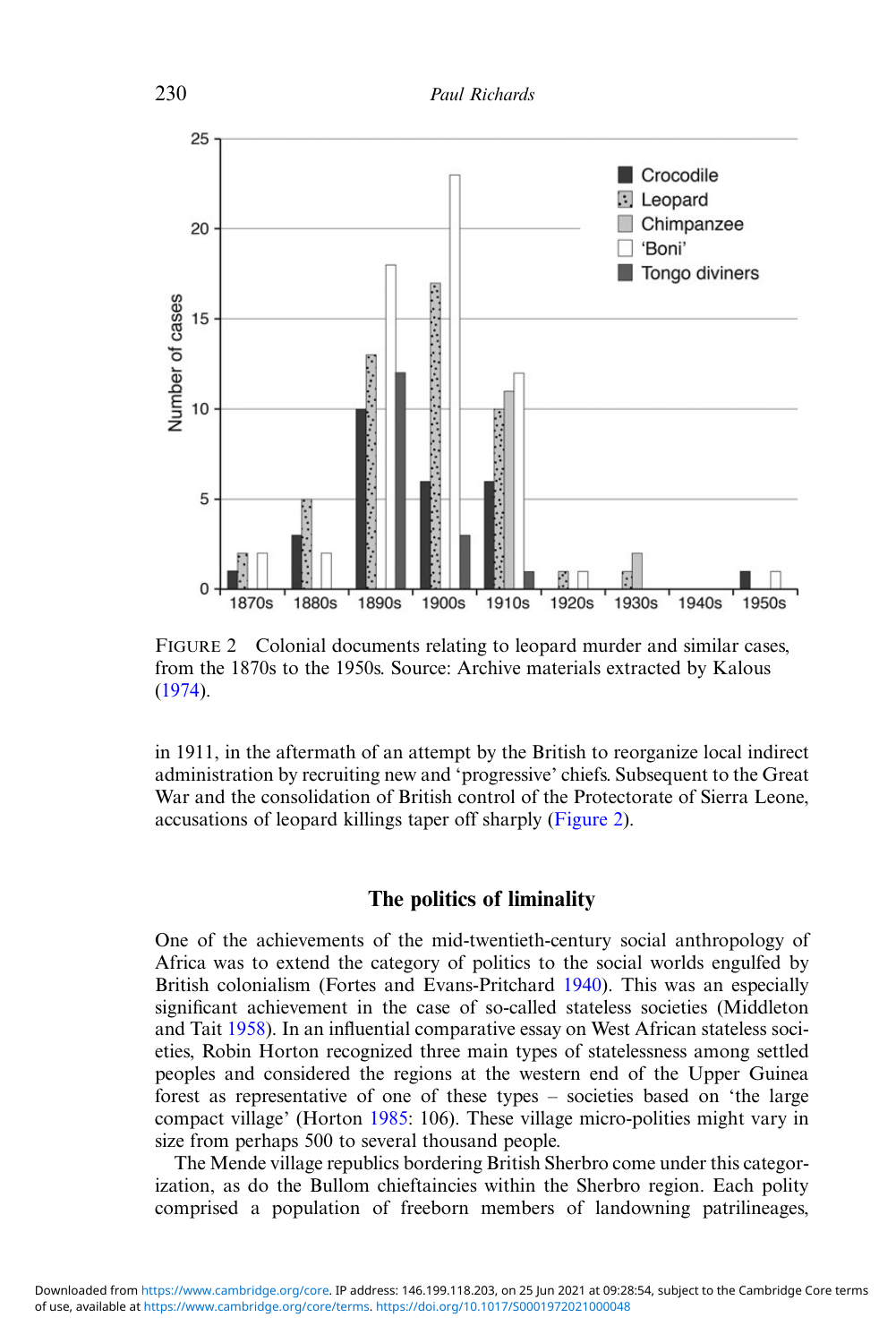claiming rights through first arrival or conquest, who intermarried with other landowning lineages, and a substantial underclass of slaves and clients. The leading men and women of the landowning groups were linked through membership of three sodalities (Poro and Wunde for men, Sande for women). These provided a secure context within which the secrets of the community could be contained (Ferme  $2001$ ) – for example, the true history of land settlement in the area. First-comers were deemed to have important specialist knowledge about the land but were not necessarily the most powerful members of the associations.

Poro and Wunde also provided a means through which inter-village cooperation could be applied to matters of collective interest, such as security and trade. Poro directives were used to open and close the collection and processing of the semiwild oil palm fruits that were abundant in all farming areas. This protected the palm groves against over-exploitation but also conserved labour supply for growing rice, the staple crop. The sodalities also served to draw a veil over the very mixed origins of these communities. Typically, one community might be ruled by a warrior who had captured many women and children in battle, and had then settled them in a defensive location behind a system of stockades and ditches. Another community might have invited a warrior to become their chief to protect them from the aggressive designs of other invaders. Two leaders might then form a marriage-based alliance against a third interloper, and so forth. These mixed origins were known to the members of the sodalities while a united front would be presented to the world. The true picture might be evident only in the languages spoken at home – perhaps Banta or Bullom rather than Mende.

A Mende-speaking informant who recently accompanied me through a rather lonely grassland to the east of Taiama was prompted to tell me that villagers had occasionally hunted elephants in the area (a small herd grazed seasonally at the foot of the escarpment of the Kangari Hills). But you could only hunt an elephant successfully, he added, if you first spoke to it in Banta. This is an indication of the likely origins of many local inhabitants, and a mark of the respect in which Kpa Mende chiefs continue to hold the knowledge of the older families absorbed within the community.

The precolonial politics of these communities can be summarized in terms of a scheme of four modes of social accountability proposed by Mary Douglas, building on Durkheim (Douglas [1999b](#page-19-0)). According to Douglas, all four forms of social ordering are likely to be present in any given social setting but developed to different degrees. Bulte *et al.*  $(2018)$  $(2018)$  have demonstrated the applicability of the scheme to an understanding of institutional dynamics in rural coastal Upper West Africa.

The first mode of social accountability is enclave ordering. Enclaves generate a distinctive form of politics (Douglas [2001 \[1992\]\)](#page-20-0). In the account offered by Bulte et al. ([2018:](#page-19-0) 44), freeborn families of the village republics were bonded by marriage exchanges between exogamous patriclans. This created a lifelong web of mutual obligations, to help with food security, in sickness, and eventually at death. Payment of bridewealth was the price of entry to this enclave world, and freeriders were (and still are) sanctioned in local courts (Mokuwa *et al.* [2011](#page-20-0)). Inter-family order was maintained by the leaders of the powerful sodalities into which all members of the community were initiated as young people.

These communities also recognized a (more limited) place for the three other forms of social ordering set out in Douglas's scheme. Individualist ordering was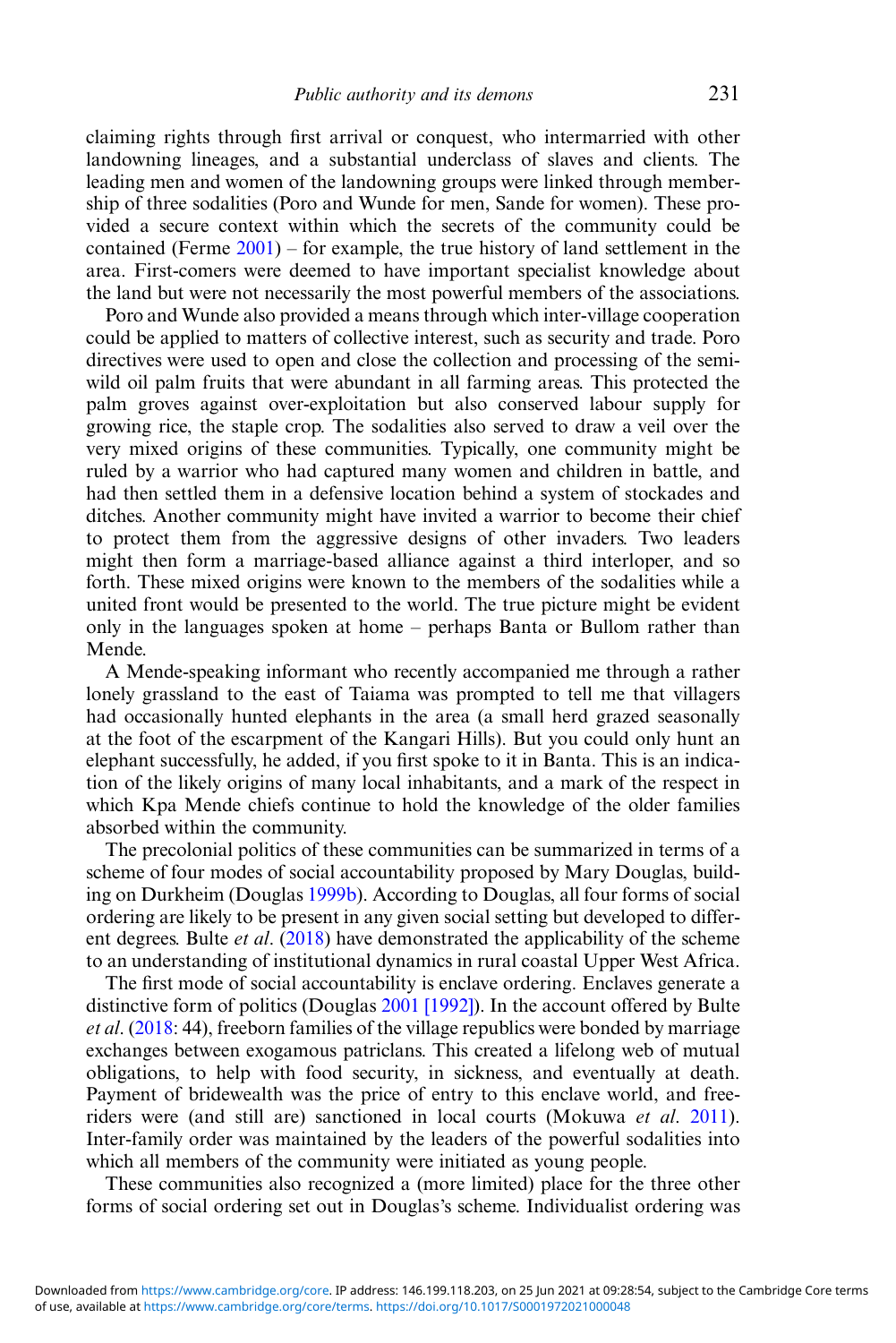mainly evidenced in the activities of some *numu waisia* (big people) who took part on their own account in war (at times single-handed combat), hunting and trade (Bulte et al. [2018:](#page-19-0) 39–58). Isolate ordering was associated with those held in slavery or tied down seasonally by the demands of food production. Slavery was often the product of indebtedness. Slaves generated surplus food used in military and mercantile ventures. The slaves at times lived in separate settlements, adjacent to reserves of land. Seasonal isolate ordering was also a common experience for freeborn members of the village republics. Households might leave the village and reside on their rice farms during the main part of the farming season (from May to October) in order to protect the crops that ensured food during the preharvest hungry gap. Hierarchical ordering was developed to a limited extent in the larger centres such as Taiama, a place surrounded by a number of junior or vassal polities. There was little overt bureaucracy, but Taiama showed considerable organizational capacity in being able to forge a regional coalition of chiefs opposed to the British takeover of the hinterland in 1896. Poro, which had a regional aspect (lodges allowed members of other lodges to participate in some meetings), seems to have played a considerable part in coordinating the eventual war against the British.

In this way, a distinctive set of political formations was created, loosely allied by marriage and sodality membership and regulated by leaderships supported in their decision making by divinatory practices. Overt leadership was apparent in public events, such as trade or war, but much lay hidden and subject to occult manipulation. It was this aspect that presented a particular challenge to British commercial expansion into the palm belt of coastal Sherbro in the late nineteenth century. Faced with loss of sovereignty, the leaders of the village republics rose in revolt against the British colonial regime in 1898. After a brusque military response, the British then reconstructed the village republics of the Sierra Leonean interior into a system of paramount chiefdoms for their own purposes of indirect administration (Reed and Robinson [2012\)](#page-20-0). The word 'paramount' had a special interpretation under this British-devised system – it meant that no chief was to interfere in the affairs of any other chiefdom. This nipped incipient hierarchy in the bud. For good measure, larger chiefdoms were then often broken up into smaller units. This, in Abraham's analysis, was how sovereignty was drained from the local administrative system (Abraham [1978](#page-19-0)). It also increasingly cramped the distinctive mode of enclave politics of which 'leopard murder' was an imaginative projection.

# The arrival of 'cannibals' in British Sherbro

Boni hinda is a phrase in the Mende language meaning 'cannibal business'.<sup>2</sup> The cannibalism is not for food. Rather, it involves the alleged harvesting of body parts to make a potion known as *bofima*, which is thought to provide access to wealth and political power. The victim was generally a young person or child. As noted,

<sup>&</sup>lt;sup>2</sup>Abraham [\(1976](#page-19-0)) prefers 'leopardism' and its Mende equivalent *koli hinda*, but since my discussion also refers to chimpanzees I have used the more general term *boni hinda*.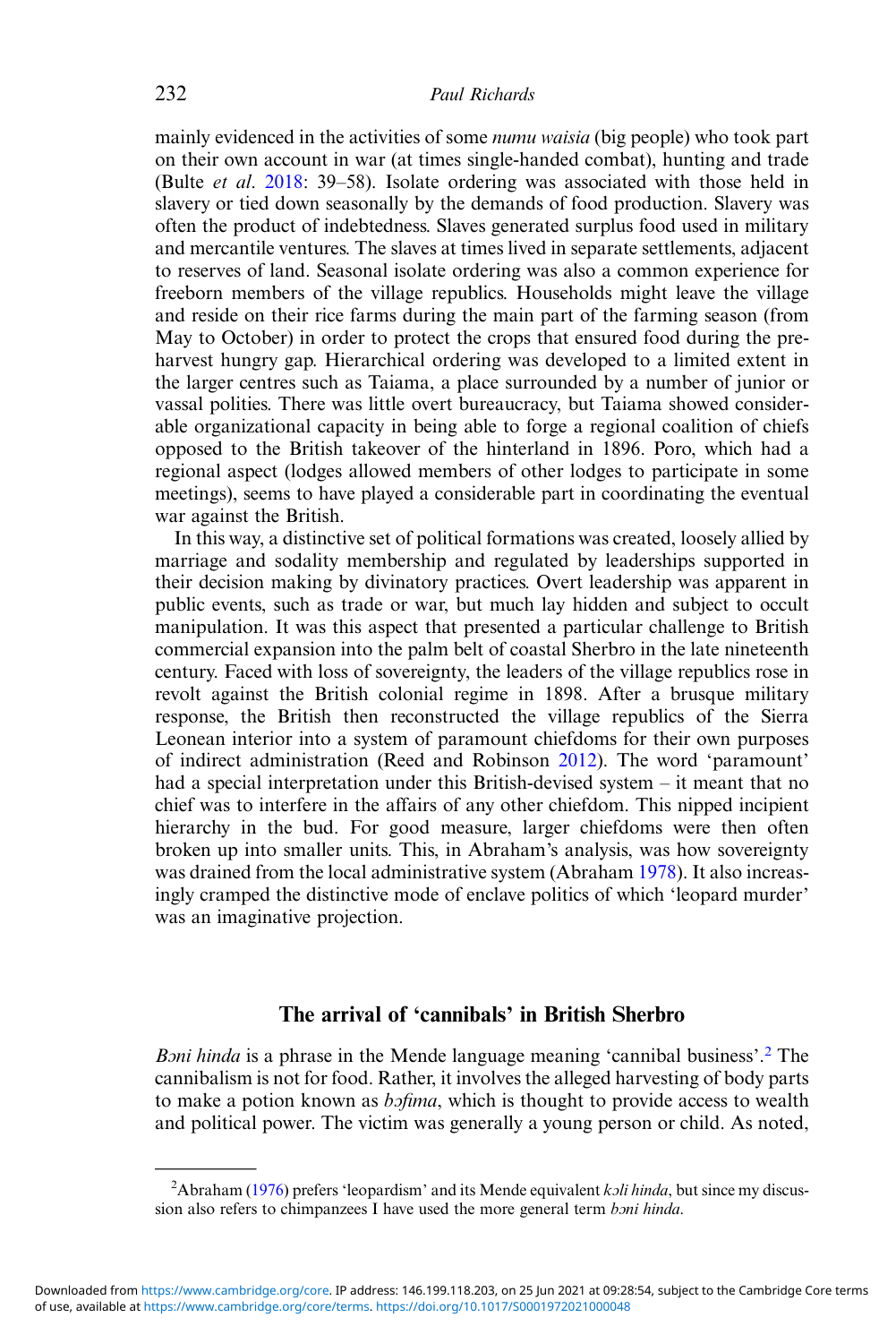| District       |    |    |    | Crocodile Leopard Chimpanzee Boni (unspecified) Tongomoisia |    |
|----------------|----|----|----|-------------------------------------------------------------|----|
| Bo             |    |    |    |                                                             |    |
| <b>Bombali</b> |    |    |    |                                                             |    |
| Bonthe         | 14 | 35 |    | 49                                                          | 14 |
| Kailahun       |    |    |    |                                                             |    |
| Kambia         |    | 0  |    | u                                                           | 0  |
| Kenema         |    |    |    |                                                             |    |
| Koinadugu      |    |    |    |                                                             |    |
| Kono           |    |    |    |                                                             |    |
| Moyamba        |    |    |    |                                                             |    |
| Port Loko      |    |    |    |                                                             |    |
| Pujehun        |    |    |    |                                                             |    |
| Tonkolili      |    |    |    |                                                             |    |
| Unspecified    |    |    | h  |                                                             |    |
| <b>Total</b>   | 27 | 49 | 12 | 63                                                          | 14 |

Distribution of cases by district. Source: Archive materials extracted by Kalous ([1974\)](#page-20-0).

TABLE 1

the practice has a distinct epidemiology, being confined mainly (in 68 per cent of cases) to Sherbro country (Table 1).

Most of the cases culled by Kalous came from one chiefdom, Imperri, and are mainly confined to the decades of political uncertainty surrounding the British declaration of a protectorate in 1896 ([Figure 2\)](#page-4-0). Reports from elsewhere in Sierra Leone are rare.3 Discussing cannibalism, informants will sometimes remark on its association with Sherbro country, and will add that cannibalism is something for chiefs, whereas witchcraft is found everywhere and affects everybody.

In short, and unlike witchcraft, 'cannibalism' (as recorded by Kalous) was highly clustered, both in time and space. It is reasonable to ask whether Kalous' collection displays selection bias. That would depend on his motivation. He states that he felt historians of Sierra Leone were guilty of suppressing evidence of barbarism, but if this was his motive it is hard to see how he strengthens his case by selectively including cases from only one district. If cannibalism was an epiphenomenon everywhere, his selection bias would tend towards a wider spread of cases.

Upper Guinean coastal societies are documented from the days of Portuguese contact in the later fifteenth century. To my knowledge, no mention of human leopard murder has yet been traced in these earlier documents, whereas witchcraft, secret societies, beliefs in spirits, exchange marriage institutions, the administration of justice, and the workings of the poison ordeal as a remedy for witchcraft are all well described (see, for example,  $\widehat{A}$ lvares [1990](#page-19-0) [c.1615]). 'Cannibal business' is thus not to be confused with witchcraft belief (Grijspaarde *et al.* [2013\)](#page-20-0). Mende-

<sup>&</sup>lt;sup>3</sup>Leopard murders are also reported from coastal Lower West Africa. Nwaka ([1986\)](#page-20-0) and Pratten [\(2007](#page-20-0)) document a major outbreak of leopard murder in eastern Nigeria in around 1945. Pratten does not rule out Sierra Leonean influence in the spread of this moral panic.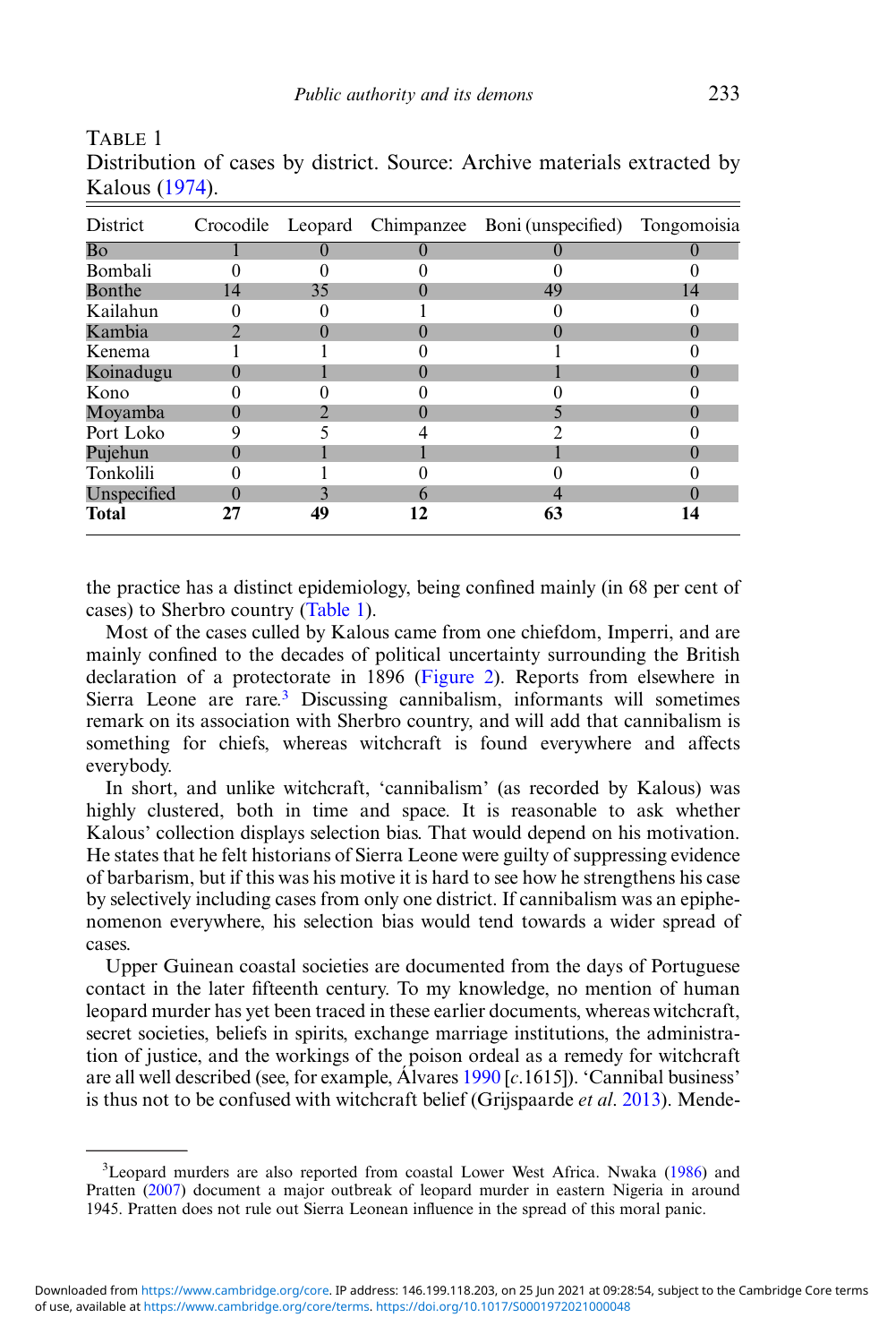speaking people have a separate word for the witch  $-h$  *na*. Witchcraft (*h*<sub>na</sub> hinda) can cause sickness and unexplained death, but it does not leave physical signs of mutilation. Cannibalism is recognized from its physical manifestations – evidence of a body being cut open, often with scratches resembling the wounds caused by leopards, and the removal of entrails. Furthermore, there is a difference in the way the arrow of blame points (Douglas [1992](#page-19-0): 93). In witchcraft cases it is directed horizontally at peers; in cannibalism it points upwards, towards chiefs and elders.

Beatty [\(1915](#page-19-0): 3) traces the first mention of leopard cannibalism to 1854. *Bofima* was also of mid-nineteenth-century provenance. M. Z. Macaulay, a Sierra Leone trader at Gambia (in Sherbro), informed Alldridge that its introduction into Imperri 'was revenge of Taiama people for a failed arrangement to attack Bambaiya (Gbangbama) about 1875'. Macaulay thought it was a political trick to excite greed and thus to divide the Sherbro people.<sup>4</sup>

The evidence briefly reviewed in this section seemingly provides little support for the idea that cannibalism was a culturally widespread, long-lasting or stable cultural occurrence. The data invite a search for specific, not general, societal causes. And the specific cause proposed here is the threat of land acquisition for palm oil planting.

# Demonic forces in defence of land

In the 1870s, a Krio merchant from Freetown, S. B. A. Macfoy, set up palm oil buying operations in Sherbro, initially as an agent for the firm Callender, Sykes and Mather (Fyfe [1962](#page-20-0)). He quickly became a trader on his own account, and his business grew to the point where he owned as many as ten produce-buying stores. In the 1880s his operations were on a scale that justified chartering a steamship to transport his produce to Europe. He had ambitious plans to acquire land for plantations. But a trade recession, and increased competition from European firms, rendered him bankrupt in 1890, and he was forced to mortgage his factories to pay off a large debt.

He died sometime before 1895, the year in which Alldridge reports (on 24 August) that a new owner (a Mr Lewis) was in business at Gbangbama (Imperri chiefdom), trading for 'the estate of the late Mr. Macfoy' (Kalous [1974:](#page-20-0) [49]).<sup>5</sup>

The palm oil trade appears to have stirred up local conflict. As early as November 1879, Macfoy had written to the British administration in Freetown suggesting immediate steps be taken 'to make peace between Mendis and Imperry [sic] Country' (Kalous [1974](#page-20-0): [165]). This was less a conflict between ethnic groups than a struggle over different visions of the future. Some chiefs

<sup>&</sup>lt;sup>4</sup> According to Macaulay, 'The object of the Taiama people [in] spreading ... [the] "medicine" [was to] compel the Imperri people to kill themselves … People formed themselves into Secret Societies ... providing victims from their own families and relations ... 15 years ago' (Kalous [1974](#page-20-0): [36]). <sup>5</sup>

 ${}^{5}$ Due to lack of space, I refer to cited documents by the numbers assigned to them in the Kalous collection and listed in *Cannibals and Tongo Players of Sierra Leone* (shown here in square brackets), rather than providing full details of each document.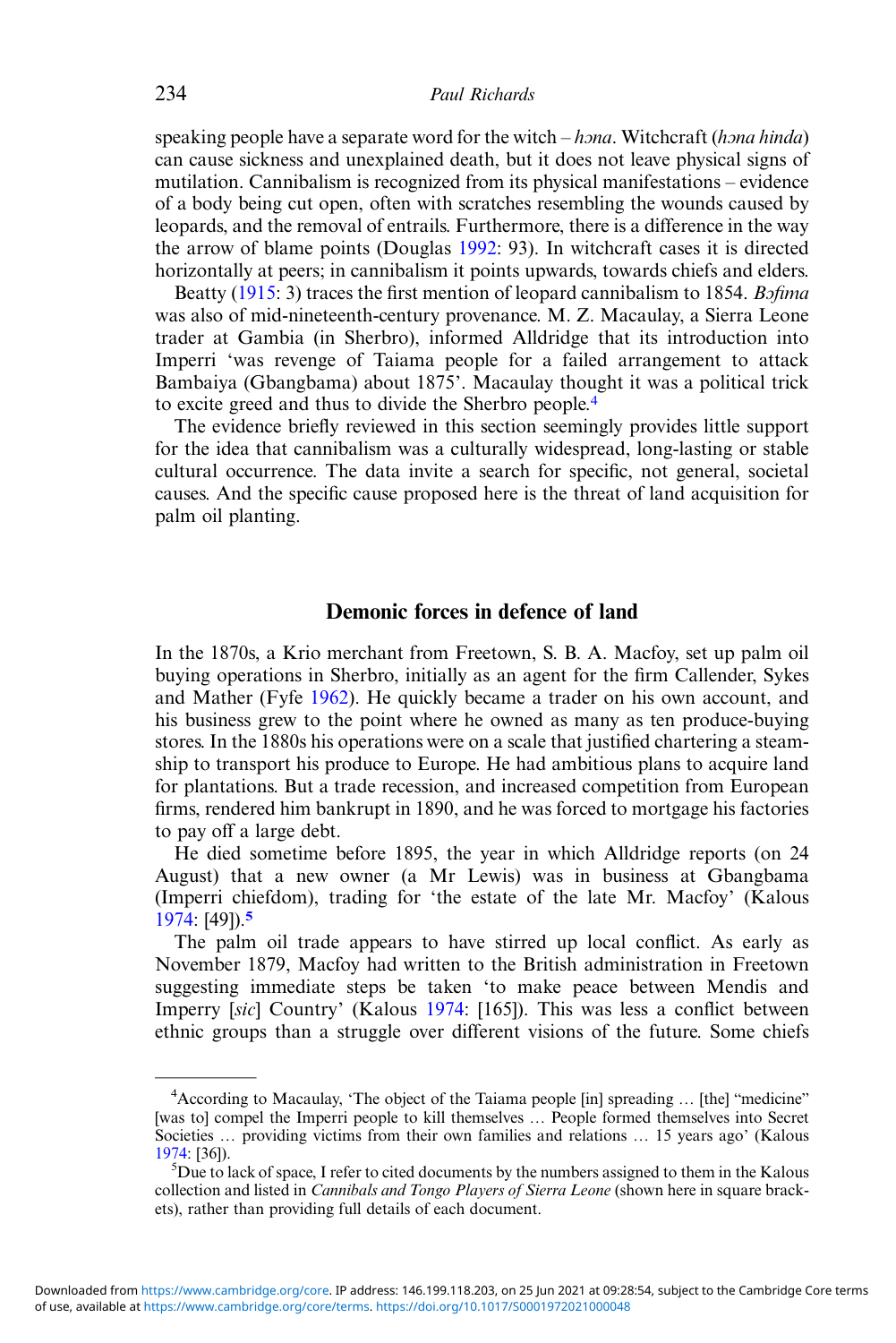were enthusiastic about the new international trade; others were more mindful of the collective values of the enclave.

The chief of Imperri was known as the Sokong and appointed by elders of a sodality (secret society) known as the Feffeh. Alldridge witnessed a coronation and described the public ceremonial in which the ruler was required to forget his family and rule on behalf of the community, or probably more specifically on behalf of the inter-family alliance of family elders constituting the upper echelon of the Feffeh (Alldridge [1910:](#page-19-0) 270). Specifically, the Sokong was enjoined not to advance his own interests by making war.

Macfoy chose to dive into this delicately poised field of enclave political relations by suggesting to the British the need for an arbitrator (namely, himself) to obviate conflicts associated with increased trade. Subsequently, he began to lobby the British on behalf of local interests, having built a position through gifts and loans to some society elders.

The British administration quickly became anxious about his undue political influence. In 1879, J. C. Leggie, the acting Civil Commandant of British Sherbro, refused to have Macfoy broker between chiefs and the British government (Kalous [1974](#page-20-0): [166]). A further report of 1886 to the Colonial Secretary in Freetown directs attention to 'Macfoy's dangerous influence over the Chiefs in Sherbro and adjacent districts … obtained by promises held out and large presents made'.

In Bompeh country, Macfoy was known as 'Governor' and was said to 'suit policy to himself, ignoring other Native Traders and Government' (Kalous [1974:](#page-20-0) [167]). This influence was the subject of local complaints. In January 1887, Chief Kahtegbeh of Yangalloh stated that the country now 'belonged' to Macfoy, given that Chief Beah Boom had taken a mortgage from Macfoy and pledged land in return. Nudging the British on their colonial ambitions in Sherbro country, Kahtegbeh notes that Beah Boom offered the land to Macfoy 'because he does not wish [any] white man to take this country' (ibid.: [169]).

In a further communication, Kahtegbeh supplies details of the original mortgage. Beah Boom had taken cash and offered land because he needed to pay his lawyer ('Lewis' – presumably Sir Samuel Lewis QC) for defending his son in Freetown on a criminal charge. Macfoy later sold this land to the brother of the lawyer (presumably the 'Mr Lewis' Alldridge reports as having taken over the deceased Macfoy's business assets) (Kalous [1974](#page-20-0): [171]).

Chief Gbannah Bungay, the son of Beah Boom (who by this time had died), then complained to the Commandant in Sherbro that another chief, Bassine (or Bassin), was threatening Macfoy with war due to the fact that land had been mortgaged. Bungay believed, however, that Macfoy 'was in the right because late Bah Bome [Beah Boom] gave him the country with consent of all the chiefs' (Kalous [1974:](#page-20-0) [169, 170]).

Tensions continued to rise. Commissioner G. H. Garrett, in Bonthe, wrote to the Colonial Secretary in Freetown on 20 February 1892 to complain that 'trouble in Imperri … [has been] caused by Mr. S. B. A. Macfoy of Jamaica [factory]' because 'he has bought up a great portion of the country, and [is] giving the occupiers of many villages notice to quit' (by violent intimidation) in places where they 'have lived in some cases all their lives' (Kalous [1974](#page-20-0): [173]).

What Macfoy planned to do with the land is not reported (apart from selling some of it to ease his own debts). Martin Lynn notes that adverse trading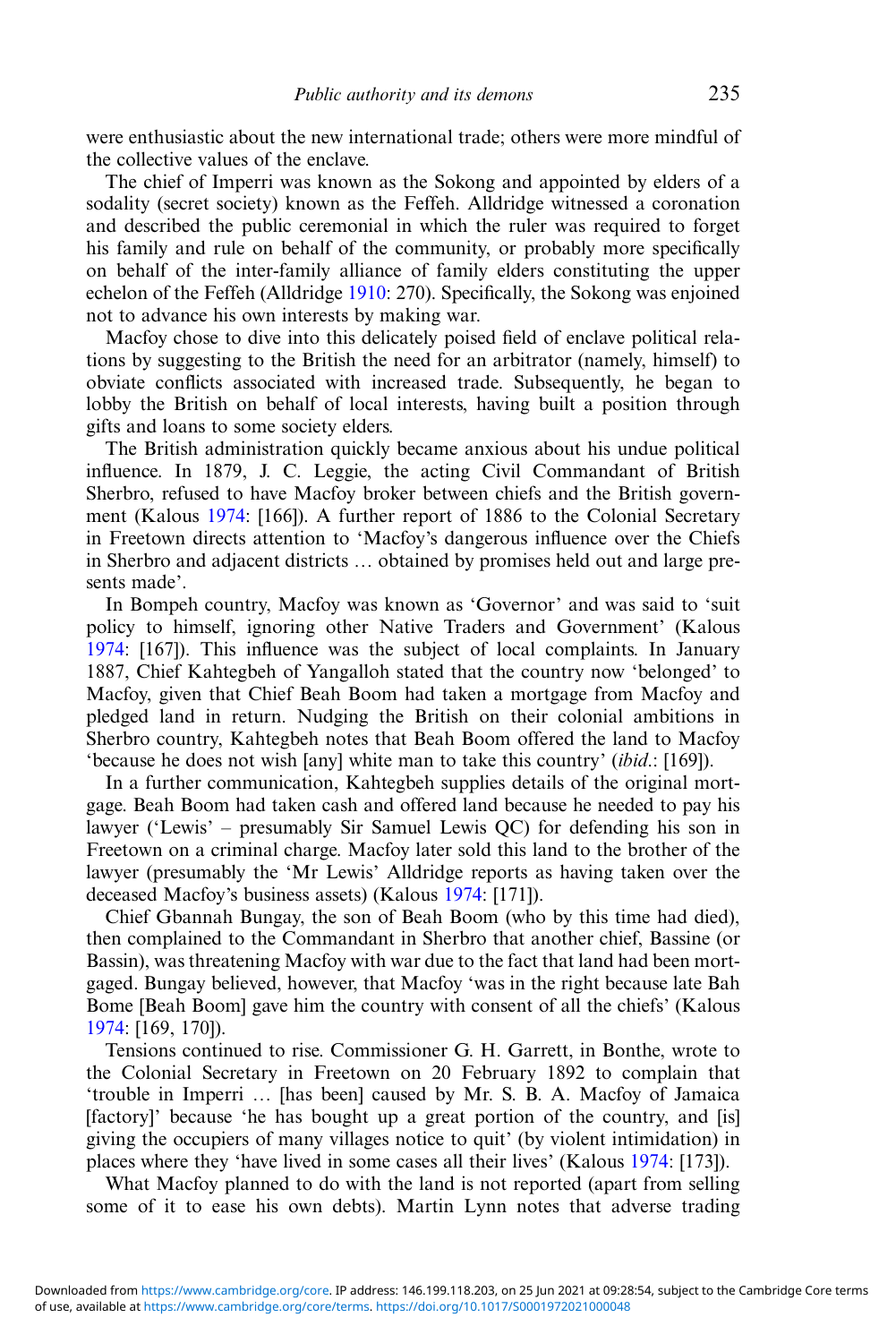conditions in the 1890s forced Krio palm produce traders to adapt, either by aspiring to become planters, or by 'downsizing' and becoming small-scale 'country traders' (Lynn [1992](#page-20-0)). Macfoy may have been raising capital to achieve the first outcome.

However, he was not the only person in Imperri with planter ambitions. Daniel Flickinger Wilberforce, born in Sherbro but brought up and educated in the USA, had returned to the region as a pastor with the United Brethren in Christ (UBC). The UBC had links to the abolitionists defending the Amistad mutineers before the US Supreme Court (Jones [1987\)](#page-20-0) and established a mission in Sherbro when some of the Amistad group (including their leader, Sengbe Pieh) returned to their homeland after the trial was successfully concluded.

Wilberforce complained to the British about Macfoy, claiming that some of the land that Beah Boom had pledged to Macfoy belonged to his own family, and on this land he intended to develop mission-related agricultural activities. The UBC strongly emphasized education in practical arts.

On 29 September 1890, Wilberforce also wrote a letter to J. C. E. Parkes of the Department for Native Affairs: 'You have doubtless been made aware of the late practice of Chiefs in various sections of Sherbro, in case of fines for misdemeanors, to dispose of by mortgages and otherwise, lands in various portions of the country, which in many cases they had no right to do without the consent of particular heirs. Those heirs can now maintain their rights [only?] by resorting to arms' (or by an appeal to British justice). He is an heir to such lands and wishes 'to use same for … the Encouragement of Agricultural and other enterprises'. Wilberforce then makes an explicit request; he wants Parkes to institute an inquiry into 'the ownership of lands in Impereh [sic] and the power to dispose of the same' (Kalous [1974](#page-20-0): [226]).

Imperri elders, however, were not prepared to wait on British justice, fearing that the administration was generally in favour of an emergent market in land in the oil palm belt. Land acquisition posed an existential threat to the enclave political system and its interlocking alliances between landholding groups. Sodality elders hit upon occult invention as a way to block further attempts to acquire family land. They began to insinuate that those seeking land were capable of 'cannibal' murder and sought to create facts on the ground when hints were not enough.

The first target was Macfoy. An opportunity arose from the unexplained death of a child in Gbangbama, the headquarters town for Imperri chiefdom nestling in the Imperri Hills. The child came from Wilberforce's household.

The Imperri Hills constituted a small island of tropical high forest surrounded by a sea of intensified agricultural activity stimulated by trading activities in Bonthe. The forest retained a small population of leopards on the brink of extinction. As sometimes happens, half-starved leopards began to stalk children in the nearby settlements. One of them killed the child from Wilberforce's household. Wilberforce hurried to Gbangbama to ascertain what had happened and to report the death to the chiefs, as custom required. He was asked to pay a sum of money to allow the case to be investigated.

The chiefs had now spotted their opportunity to undermine Macfoy. Wilberforce was asked to double the investigation fee because the elders suspected the child had been killed by leopard cannibals and wanted to send for diviners to provide confirmation of occult crime. The tongo gbemoisia (tongo people) were diviners specialized in the detection of thieves and witches, and Taiama had a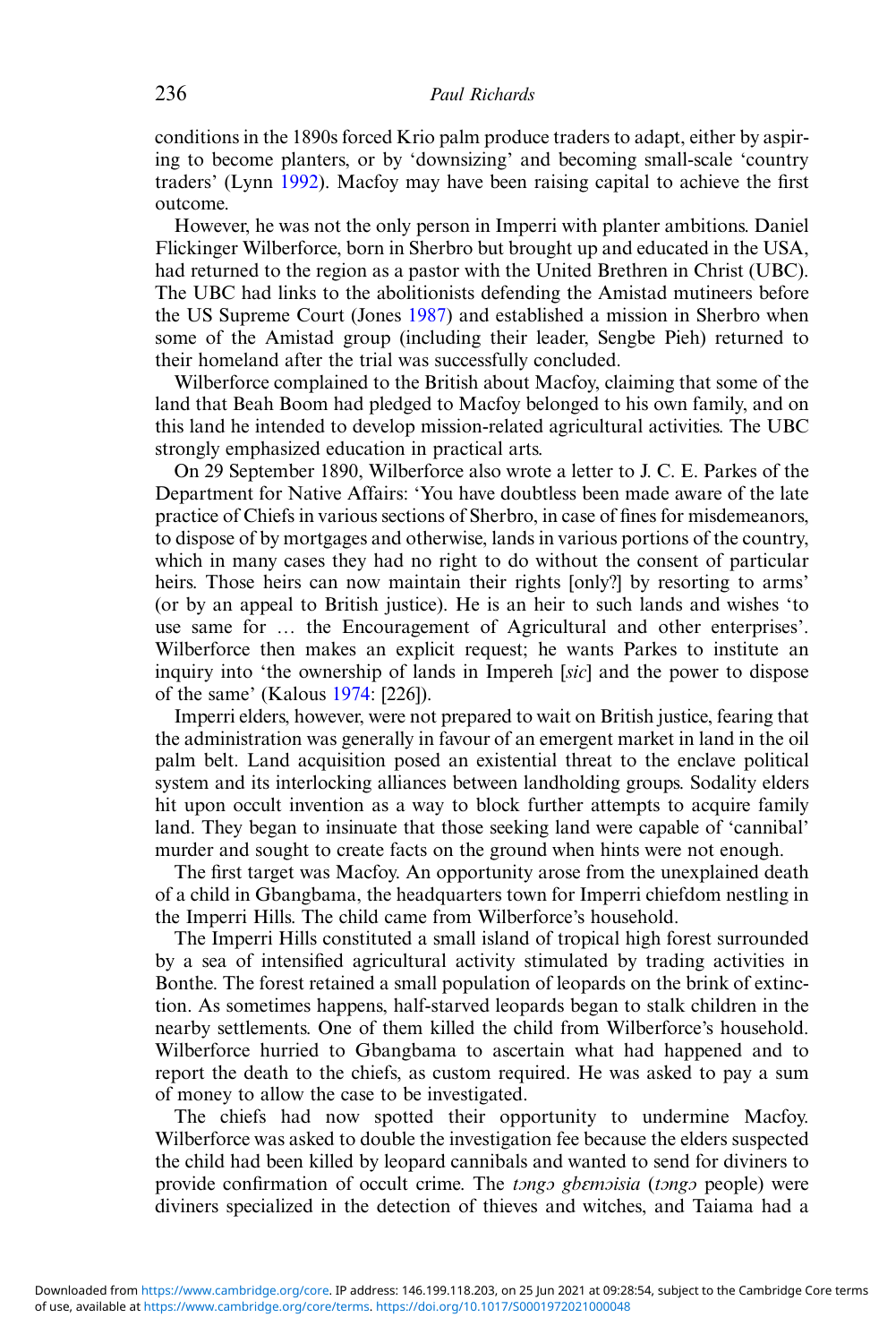reputation as a centre for persons of this profession. Chief Gbannah Bungay, Macfoy's associate, who had been busy concluding the land deal on behalf of the Freetown trader, took a leading role in inviting and paying for this visit, perhaps to assert that he had nothing to hide. Those opposing Macfoy meanwhile planned to induce the diviners to point the finger of guilt at Chief Bungay himself. In the absence of any written conveyance, they would then rid themselves of the chief witness to Macfoy's land claim.

In former times, by Bullom custom, Bungay could have offered to prove his innocence of antisocial occult activity by drinking sasswood. A decoction of the root of the bush *Erythrophleum guineense* acts as an emetic but poisons those who fail to respond to the stomach irritant stimulus (Neuwinger [1996\)](#page-20-0). It is, in effect, a lottery. To survive drinking it confirmed innocence of occult manipulation for life. If bold enough to volunteer to take sasswood and live, Chief Bungay would have confounded his enemies at a stroke. However, the British had banned the use of the poison ordeal. A potential avenue of escape was blocked. The Tongo play was an alternative, but more expensive since it involved human judges. Diviners could be bribed – this was perhaps the reason why Wilberforce had been asked for more money.

The diviners from Taiama duly arrived, and the event arranged with Chief Bungay's help commenced. A bonfire was lit, and the dance began. As the dance reached a climax the *tongo gbemosia* then pointed to those their medicine indicated were cannibals. The outcome was as shocking as it was surprising. Chief Gbannah Bungay was among the first to be detected and burned in the effervescence of the dance.

This dramatic event could not be hushed up. Alldridge himself came to investigate and to report to the Governor in Freetown. According to a subsequent deposition by lawyer Lewis (4 March 1892): 'Gbannah Bungay was killed not because he was a human leopard but because the Chiefs had said he had sold the country to Mr. S. B. A. Macfoy and that by Bungay's death Mr. Macfoy might lose his claim to the country.' Three other vendors had also been 'pointed' and burned, 'the Chiefs [erecting] a funeral pyre for Tuah Yeamie [because] he [also] was one of the witnesses to the conveyance from Gbannah Bungay to Mr. Macfoy'. Lewis adds that the *tongo gbemoisia* and chiefs 'managed somehow in giving the Imperri people the erroneous idea they were authorized by the Government to repeat the practice' (Kalous [1974:](#page-20-0) [200]).

This 'erroneous idea' evidently derived from Wilberforce's role in providing the money to bring the diviners from Taiama to Imperri. Potentially, this put him in a bad light with the colonial authorities. Upon hearing that the chiefs had told the acting Queen's Advocate that he had 'sent to call down the Tongo men from Mendi country', Wilberforce felt constrained to give his motivation.

In a letter of 21 October 1890 to the Governor in Freetown (Sir James Shaw Hay), Wilberforce states that in November 1889 he had been called to Gbangbama because 'a boy [of his] had been caught by cannibals' and that in consequence the chiefs had 'imposed a heavy fine upon my people', whereupon he paid the chiefs the 'two heads of money' to make an investigation. When he 'learned that they had called down their country detectives', he interested himself 'in the palaver so as to prevent extreme measures until we could by a fair examination of those pointed out or accused, be satisfied that they were indeed guilty' (Kalous [1974](#page-20-0): [227]). Alas, the oracle took its own course.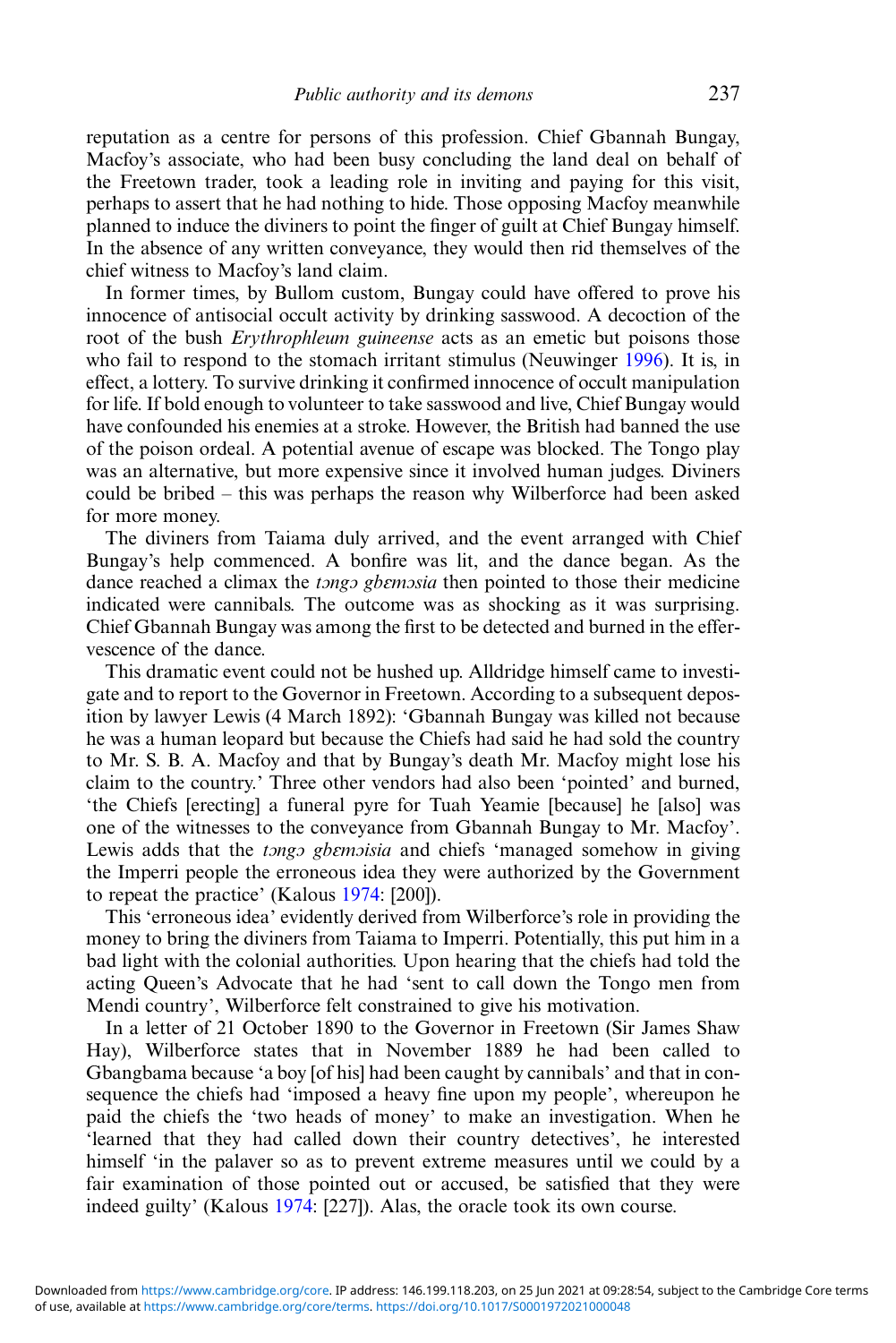Lacking witnesses to his land deals, Macfoy resorted to enforcing his claim with guns. Wilberforce was equally quick to complain about this to the British authorities. In a letter written for himself and the chiefdom speaker, Forney Vanjawah, Wilberforce notified Garrett on 1 September 1892 that Macfoy had come to Gbangbama with 'a great deal of gun and cannon firing' demanding payment of the sum of money given to the late Beah Boom, 'for which the country had been given as security'. Since the chiefs could not pay, they asked that Macfoy 'should continue to hold the country and rule it as he had been doing all along'. But this went against Wilberforce's interests, since it involved lands north of the Gbangbama River that were his 'acknowledged possessions' (Kalous [1974](#page-20-0): [175]). Recourse to the colonial courts would be of no help. Macfoy boasted that 'with his money and lawyer he can defeat any attempt against him'. Wilberforce concluded that reversion to local forensic methods was his only remedy. Garrett then reported to Freetown that the chiefs, 'with the Revd. Wilberforce', were using their 'utmost endeavors to arrest the socalled cannibals', having 'begged hard that they might be permitted to suppress it in their own way' *(ibid.*: [45]).

When Alldridge confirmed the burnings, the British felt impelled to intervene. But instead of moving against the alleged cannibals, the Freetown authorities opted to prosecute the diviners 'and such chiefs as had taken an active part in the burnings' at Gbangbama. The rationale of the administration was supplied by the acting Governor, Colonel A. B. Ellis, a professional soldier, amateur anthropologist, and author of three books on African religion. He noted that, although a secret leopard society had existed for about twenty-five years in Sherbro district, the events at Gbangbama bore none of the distinctive marks of human leopard murder – 'in no case has any part of the body been missing'. Additionally, 'the murders in 1890 only commenced after the Tongo-people had come into the country'. His conclusion was that the leopard murders were not committed by a secret society but by the *tongo* diviners themselves to create a demand for their services as witchfinders (Kalous [1974:](#page-20-0) [204]).

Shifting the focus of guilt onto the witchfinders was not good news from the local point of view. It risked letting Macfoy off the hook. Gbannah Lewis, the Bai Sherbro (i.e. Bullom overlord), wrote to Garrett to get back to the main matter in hand – who holds the land? He pointedly asked if there were two (colonial) Governors in Sherbro, since Macfoy was saying that he was 'the owner of the Country' (Kalous [1974](#page-20-0): [174]). The irony in the question eluded the recipient. A minuted note stated:

Imperri is decidedly within British jurisdiction but this in no way affects the legitimate claims of anyone to the lands therein and if any such lands have been legitimately transferred to Mr. S. B. A. Macfoy he is within his right in claiming them, but if not their remedy lies in the Courts of the Colony.

So Bai Sherbro was now forced to make his complaint more directly – which he did on 21 December 1892. Macfoy had incited some of the king's subjects to sell 'part of my land' which did not belong to the sellers, and they now 'begged the king's pardon since they had no lawful rights' (Kalous [1974](#page-20-0): [176]).

It thus becomes clear that we are in the midst of a major land dispute, caused by Macfoy's mortgages and ambitions to plant oil palm. The conflict was made worse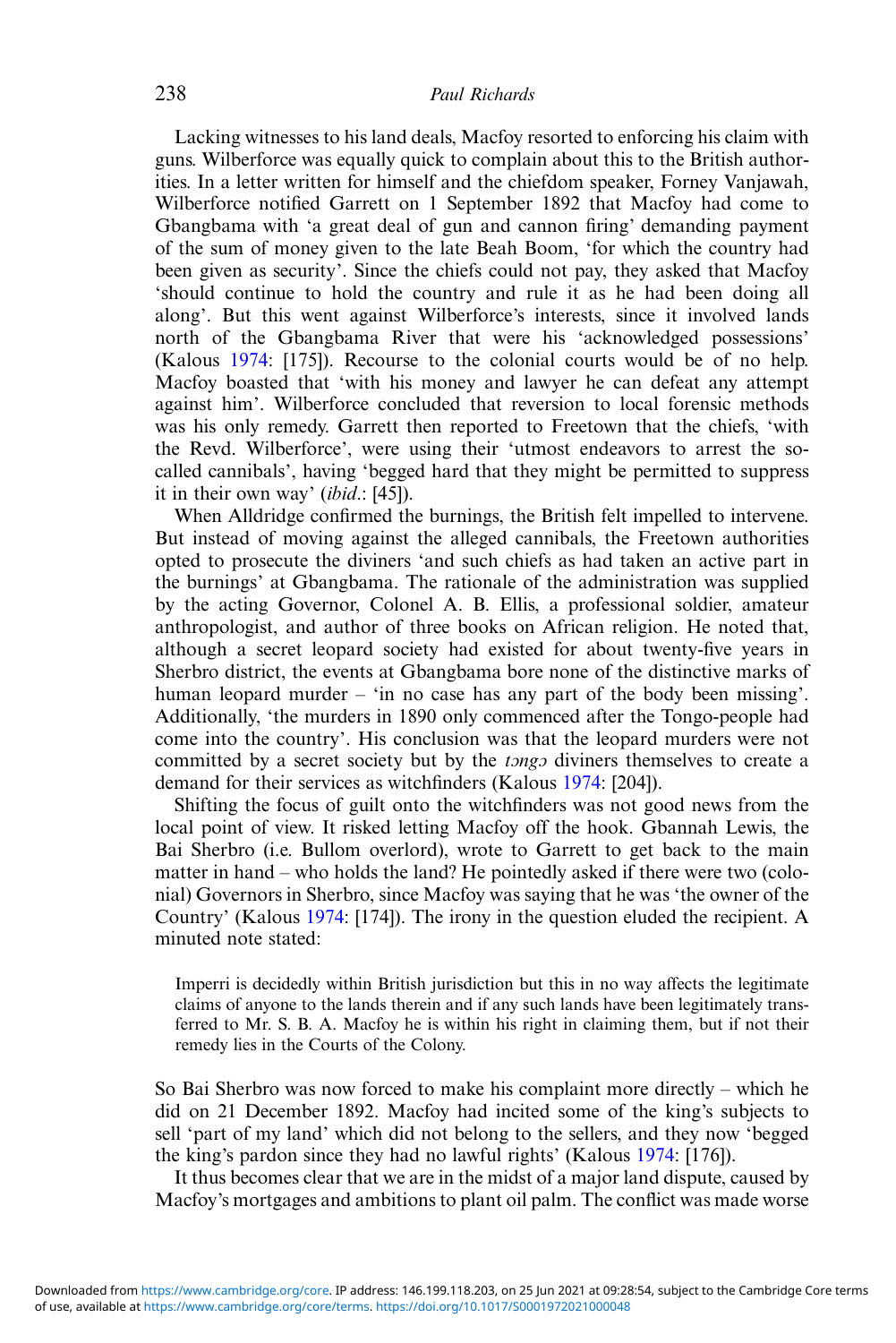by the fact that there was ambiguity over the legal rules prevailing – whether African or British. Furthermore, the issue was more than just the selling of some parcels of land. An entire subsistence way of life was at stake, because if families had no land they could not participate in the dense network of marriage and labour exchanges at the heart of the local rice-planting system. If there were human leopards (as distinct from natural accidents in the bush), these were the epiphenomena of the chaos visited upon enclave politics by one family trying to sell its stake, thereby undermining a carefully balanced system of land, labour and marriage exchanges on which the continuance of the village republics depended. Leopardism is a specific new kind of straight banana intended to build a local consensus for wresting back control of a system of social accountabilities brought into jeopardy by the advent of land acquisitions built on the adoption of British administrative ideas about land and property rights.

# A 'British' chief falls by his own weight

These local quarrels were now overtaken by larger events. In 1896 the British absorbed Sherbro into the new Protectorate of Sierra Leone and were then confronted with two uprisings – the so-called Hut Tax War of 1898. The imposition of colonial taxes was only one factor; the loss of chiefly sovereignty was another. The chiefs feared that colonial law would deprive them of their farm slaves, a major economic asset. The events had two distinct focuses: one in the north of the country, led by a warlord Bai Bureh; and another in the south comprising an alliance of rebellious Mende and Bullom chiefs. Rebellion elicited a vigorous British military response, and a top echelon of elders held to be most responsible for the insurrection was then removed by executions and banishments.

Alldridge ([1901](#page-19-0)) saw the root of the trouble in the British challenge to the power of the sodalities. The British ban on Poro, he noted, 'broke down an old time custom': namely, the power to embargo trade in oil palm (ibid.: 305). 'Custom', however, was more durable than Alldridge imagined. Governance by sodality was a 'total institution', permeating all areas of society. Other shadowy figures quickly stepped into the vacancies and enclave ordering was quickly rebuilt.

Having little or no understanding of the politics of the enclave, the Freetown administration looked for new, more 'enlightened' chiefs as the face of public authority in a reorganized protectorate administration. This was the policy of 'indirect rule', where leading local figures (many of them traders) were recognized by the British colonial rulers as agents responsible for maintaining local order and were granted an official mace of office (known as a staff).

One of those who stepped forward as a British-recognized paramount chief, endorsed by the Governor of Sierra Leone himself, Sir Frederic Cardew, was none other than the Reverend Daniel Flickinger Wilberforce. Freed from his rivalry with the late S. B. A. Macfoy, Wilberforce appears to have assumed that, as a son of the soil, he would have better fortune in acquiring and developing land for palm oil. But he was soon to learn that the politics of the enclave, when under existential threat, has a tendency to consume its own.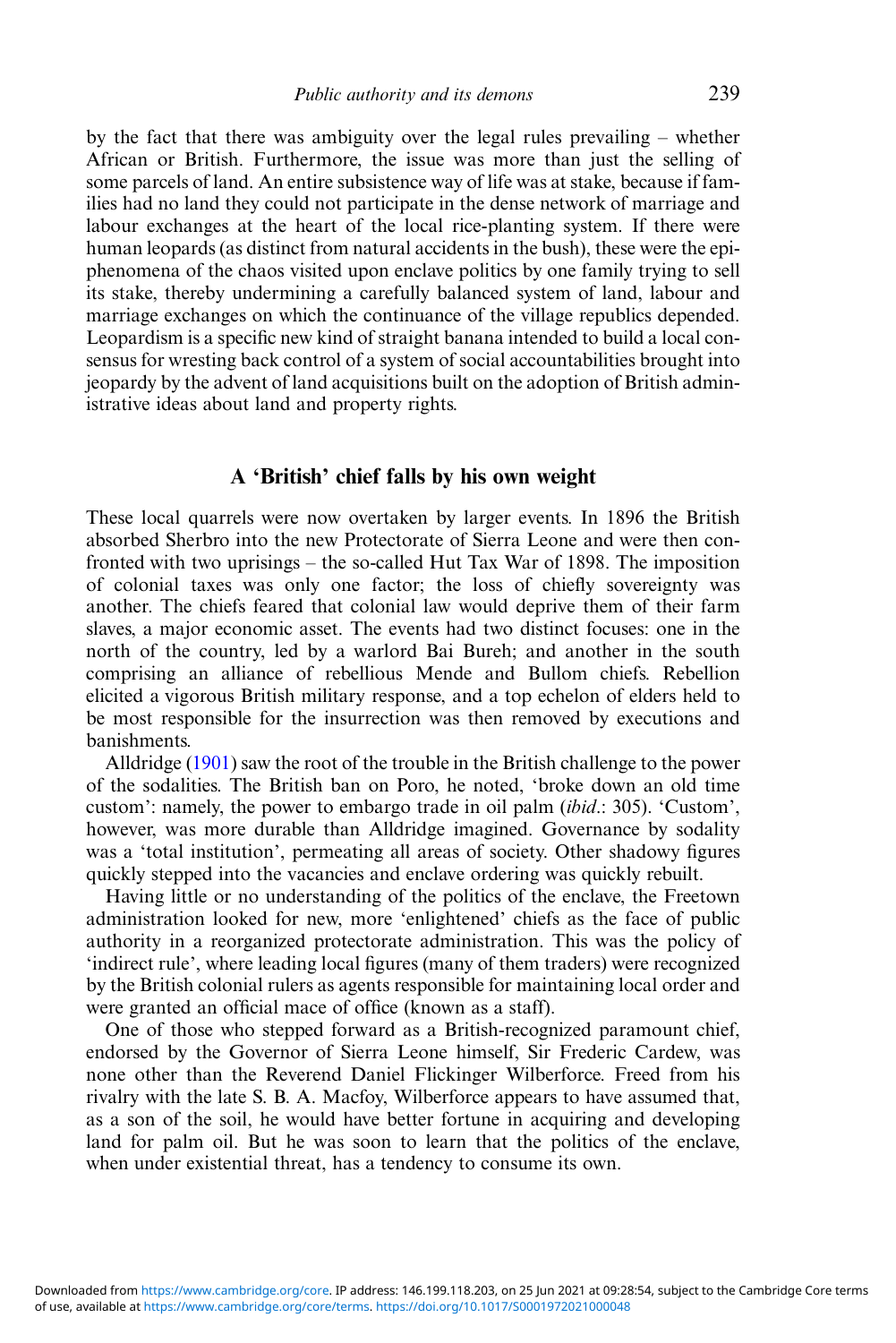Working behind the scenes, Sherbro elders set about destabilizing Wilberforce with a clearer knowledge of what the British would and would not tolerate in terms of local custom when it came to land issues. The poison ordeal and witchfinders were out of the question. But leopardism remained an option with political potential. Transfixed by the presumed role of Poro in coordinating the 1898 rebellion, the British protectorate authorities were much more amenable than had been Colonel Ellis to the idea of a conspiratorial conclave of clandestine leopard murderers.

Cannibalism accusations surged in coastal districts that were more highly integrated with export markets. With 'country methods' of settlement now proscribed, the protectorate authorities found they had inherited a substantial backlog of cases awaiting trial, especially in Imperri chiefdom. This meant that the government took over responsibility for identifying occult crime from local specialists such as the *tongo gbemoisia*. Henceforth, British justice would both diagnose the crime and prescribe the punishment. This provided a new set of opportunities for those seeking to protect the enclave from land acquisition. They now needed only to compile sufficient circumstantial evidence of occult crime to persuade British judges to intervene.

Obtaining the evidence was not too difficult. There were still leopards around, to provide a pretext. Any accident to a child in the bush might serve. It was also possible, as the Krio lawyer Sir Samuel Lewis remarked in regard to the Macfoy case, that murders could be specifically undertaken for the purpose of framing the victims of this class of political masquerade.

Confession or contradiction were the main evidential grounds for determining guilt, and plea bargaining was allowed. The ultimate penalty was death by hanging. If several people were accused, at least some were likely to 'confess' on a plea bargain to save their lives. Since the accusation was 'conspiracy to murder', those who continued to maintain their innocence were then much more likely to be found guilty by the British judges. In a dispatch to the Secretary of State for the Colonies dated 9 July 1913, summing up the measures taken to 'deal with unlawful societies in the Protectorate', Governor Merewether argued that 'all attempts to provide corroborative evidence [prove] fruitless [due to] a very strong oath of secrecy having clearly been imposed' (Beatty [1915](#page-19-0): 120). From the perspective of the enclave elders, colonial law could be manipulated to punish local commercial actors for their suspected untoward greed [\(Figure 2](#page-4-0)).

Chief Wilberforce was prominent among several Sherbro chiefs entrapped in this way. He stood trial for alleged complicity in leopard murder twice – in 1905–06 and again in 1912–13 (Beatty [1915](#page-19-0); Whyte [2016\)](#page-21-0). In the first case, he managed to persuade the authorities that he was an American citizen and was tried by a jury of his peers in Freetown under Colony Law; the case was dismissed. In the second case, he was accused after a protectorate ordinance banning leopardism and other forms of cannibal murder passed in 1909. The second trial took place in Gbangbama in 1913 as part of a court of special commission set up to clear a backlog of 'cannibalism' cases. It turned out that Wilberforce was not American but a protectorate subject, and he was no longer offered the opportunity to plead before a jury.

The dualities of his lifestyle counted against him. Wilberforce combined his mission work with considerable local business activity and (unknown to his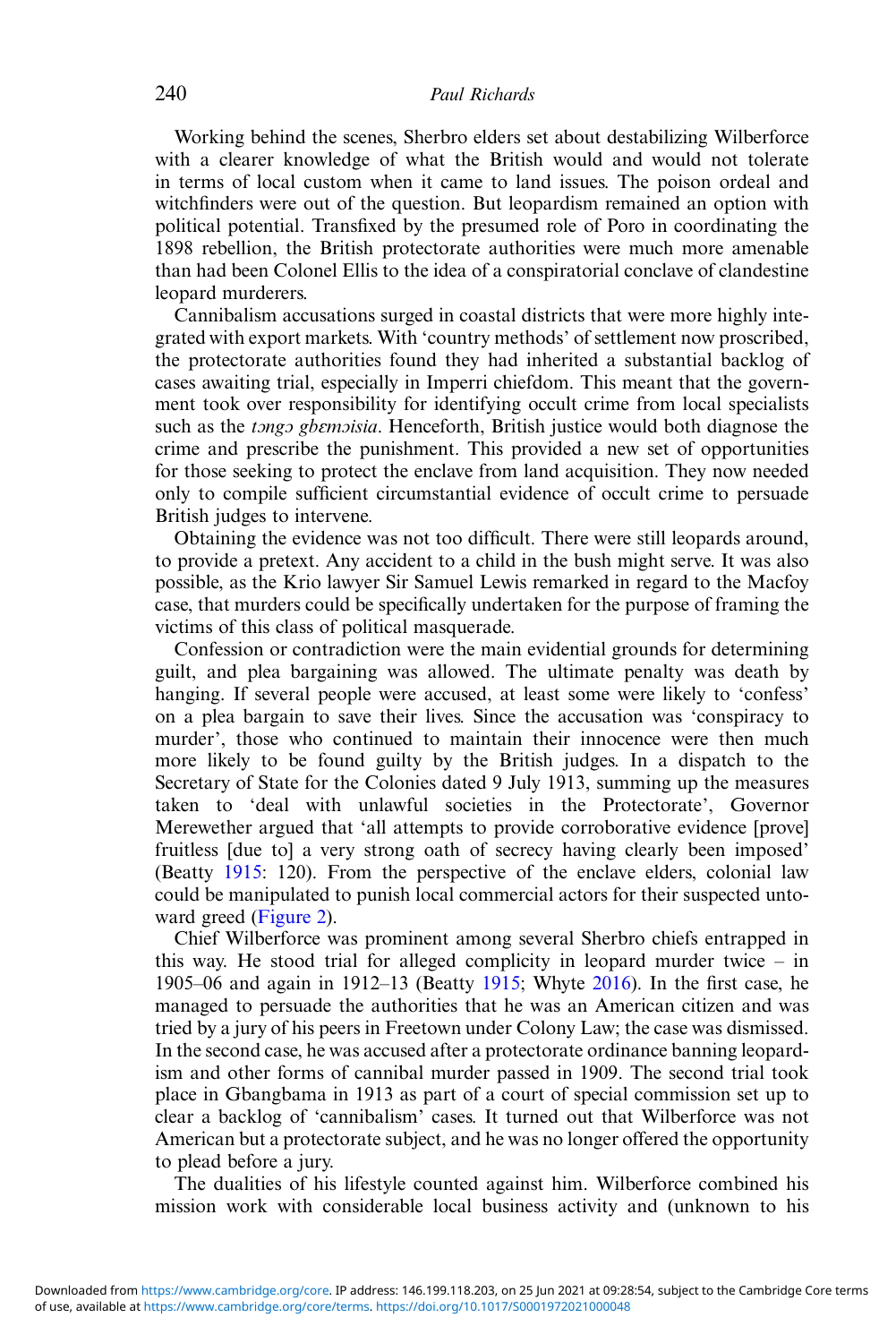superiors) maintained an extended family of several wives and their children. The mission backed him strongly in 1905–06, and with good lawyers he had no difficulty in securing acquittal. But his enemies in Sherbro country persisted and managed to implicate him in this second case, under protectorate law, and this did not go so well.

By the time his case was scheduled, one of the judges of the special court, the former acting Attorney General A. van der Meulen, was on leave; he was replaced on the panel by an adjudicator with a military background. Van der Meulen was a sceptic concerning cannibalism, noting that much of the evidence was hearsay and insisting that better detective work was needed to improve the quality of evidence. His fellow adjudicators appear not to have shared his doubts. The defence sought to prove the alleged victim never existed. The judges were more impressed by circumstantial considerations, suggesting that Wilberforce had been close to the scene of the alleged crime, whether attending to business or family matters, when his mission managers supposed otherwise. The court decided he was guilty and with that the Sherbro elders had their man.

Perhaps sensing that they might have been played, the judges baulked at the idea of sending a missionary to the gallows for such a 'primitive' crime, and the sentence was commuted to exile. Later, Wilberforce seems to have quietly returned to Freetown (Whyte [2016\)](#page-21-0). Others accused before the tribunal were not so fortunate. Six of the accused in the so-called Imperri case were found guilty and executed by public hanging, which duly took place in Gbangbama on 18 April 1913 (Beatty [1915](#page-19-0): 42).

For a short while leopard murder was something of a legal sensation – an African institution adjudicated by European judges. Cracks in the explanatory edifice rather quickly began to appear, however. A major setback was when the avatar was found to have jumped species – from leopard to chimpanzee. The British had duly added a putative conclave of shape-shifting chimpanzees to the list of proscribed secret societies in 1912 (Beatty [1915](#page-19-0): 126), but the purpose of 'cannibalism' was unclear, since chimpanzee attacks generally resulted in wounding, not murder (Richards [2000\)](#page-21-0). This reinforced the views of those inclined to offer naturalistic explanation. Two leopards were shot within a mile and a trap installed 'within yards' of the courthouse at Gbangbama while the proceedings were under way (Beatty [1915](#page-19-0): 43). One cannot help but wonder whether someone with a sense of irony had perhaps installed the leopard trap as a hint to the British rulers of the new protectorate not to take enclave political masquerade too literally.

#### Discussion and conclusion

Cases of boni hinda, mainly confined to the betwixt-and-between world of British Sherbro, declined sharply after 1918. Increasingly, British administrators realized that habitat encroachment changed the interaction between animals such as leopard and chimpanzee and human co-occupants. This supported the idea that animal attacks were real and not demonic. District officers also began to cast a sceptical eye over the policing of cannibalism cases, and to discount confession extracted after lengthy periods of incarceration.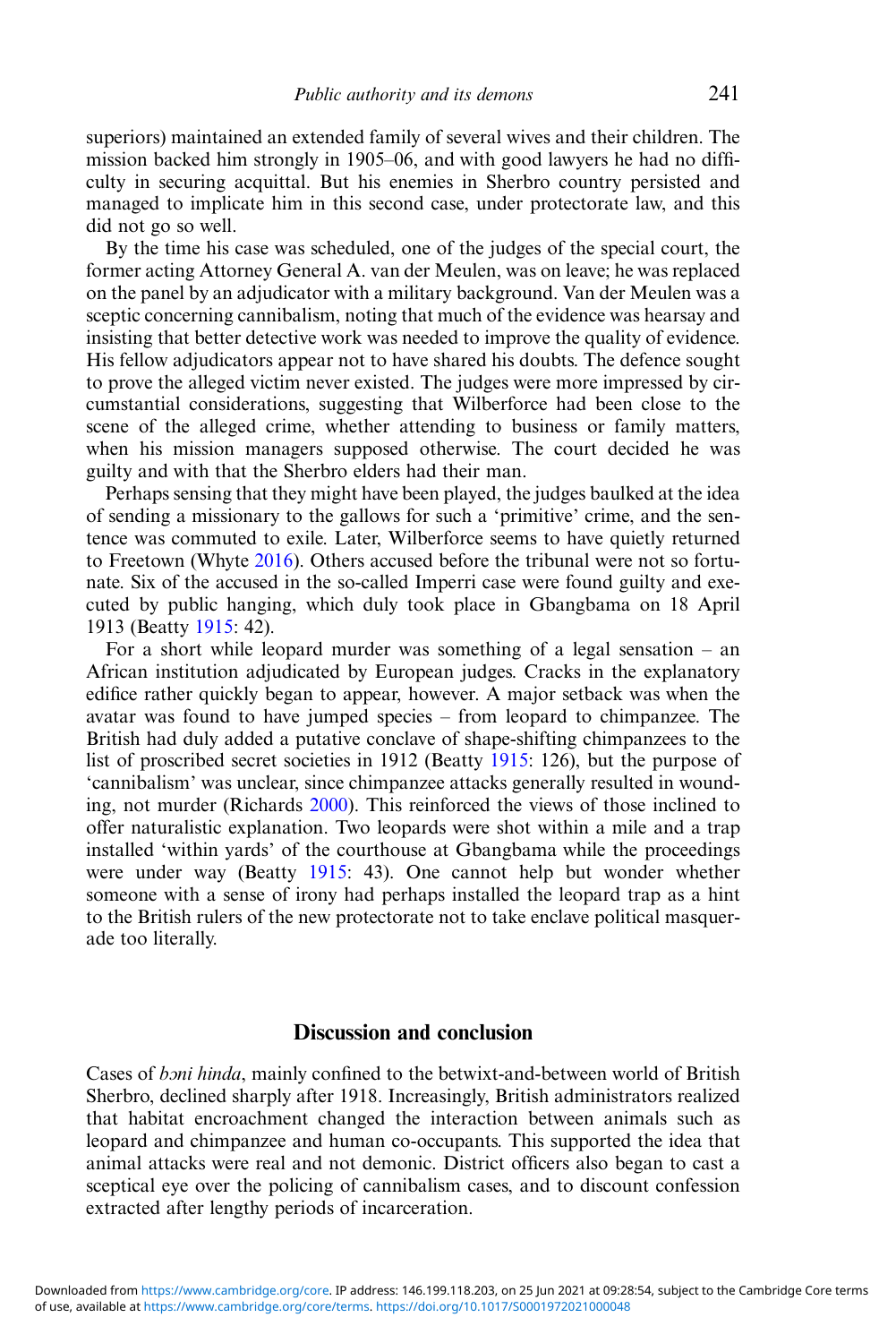Technical departments had been founded before the war but never properly staffed.<sup>6</sup> The agriculture department established at Njala in 1912 received its first scientific officers with research training in the mid-1920s. A colonial forest department was founded in Kenema in 1909 and became engaged with sciencebased forest protection from the 1920s. The establishment of a rice research station at Rokupr in 1934 neatly encapsulates this shift in colonial perspectives in relation to science and governance. When a station at Rokupr was first mooted, the Colonial Secretary disputed the need for scientific crop improvement, arguing that a prison farm would serve better. Convicts could be taught how to grow crops and disseminate their knowledge in their villages on release. But advocates of genetics-based plant breeding won the day, even if it took more than a decade for experiments at Rokupr to bear fruit due to lack of understanding of soil variations in the main experimental plot (Richards [1985](#page-21-0): 26–7).

In Nigeria, the largest British protectorate in West Africa, developments in colonial policy relating to the oil palm sector were decisive. Governor-General Sir Hugh Clifford rejected the plantation model for oil palm development in 1920, and Gold Coast and Sierra Leone followed suit (Richards [1985:](#page-21-0) 20). As major British palm oil importers, Lever Brothers turned their attention to acquiring plantations in the Belgian Congo (coincidentally opening a path to the field for the young Mary Douglas). Palm oil in British West Africa was reserved as a crop for indigenous smallholders. With enclave land now secured by protectorate policy, what, then, was the need to stage the masquerade of cannibalism?

Accordingly, few cases found their way into the courts, the archives and Kalous' collection after 1918 ([Figure 2](#page-4-0)). To all intents and purposes, human leopards were extinct. Community land appropriation was no longer a threat.

Recently, however, the threat has returned. Large-scale external acquisitions of land for oil palm plantations resumed in Sierra Leone from 2008, with encouragement from development donors and a worldwide surge in demand for biofuels (Ryan [2018\)](#page-21-0). Land remains the basic asset of enclaved communities, and its expropriation is as controversial as it was at the onset of British colonial rule. This implies the possibility of the revival in the twenty-first century of masquerades of community resistance in response to the threat of land acquisition.

It is a mistake to understand the performative masquerade of threatened enclaves as a kind of tomfoolery. Leopardism was more than knee-jerk barbarism, to be reduced to racist comic book images of wild Africa.7 We need a better explanation of what made the enactment of the masquerade of leopardism speak to the beleaguered enclavists of British Sherbro than to assume that gullible people were taken in by tall stories.

Both Durkheim and Douglas demand an explanation in which mythic commitments and performative strategies are linked to facts of social organization. A supportive account in these terms might run as follows.

The village republics of British Sherbro were bonded into enclave organization by inter-family marriage exchange and governed by a small group of reclusive sodality elders organized internally along cooperative lines. Executive authority

 $^{6}$ On the growth of science in British Africa in the colonial period, see Tilley [\(2011](#page-21-0)).

<sup>&</sup>lt;sup>7</sup>'Leopard men' passed into popular culture in Europe via comic book literature in the 1930s (Jannone [1995](#page-20-0)).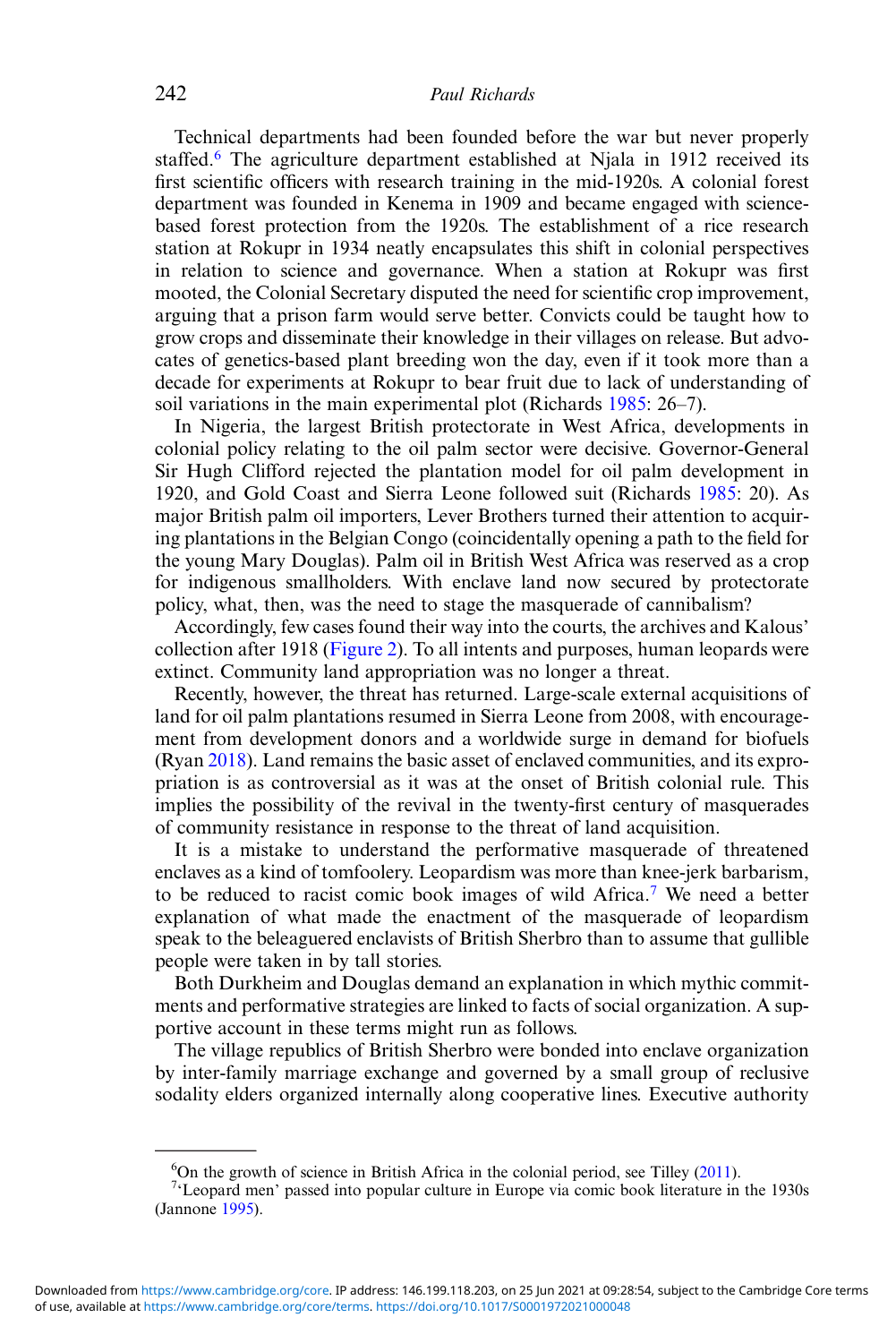was otiose. The interlocking circle of cooperation was cautiously maintained. Enclaves are vulnerable to the question posed by Joseph's brothers: who made you to rule over us?

For this reason, Douglas ([2001 \[1992\]](#page-20-0)) suggests, enclaves show a preference for lotteries as tools of governance. They are anonymous in their working and random in their effects. Resentment is averted and mutualities are maintained. Leopardism was a lottery. It took its bearings from the earlier poison ordeal. This has a long history of widespread use as a mechanism for resolution of conflicts generated by suspicion of witchcraft. One consequence of British supervisory presence in the Sherbro district, however, was the ordeal's suppression. Alternatives were sought. Taiama, in its emergent role as a coordinator of opposition to the expansion of British rule among neighbouring enclave-organized groups, provided one such option. Diviners used a form of dancing to identify human leopards as threats to enclave social cohesion posed by the land acquisition activities of Freetown merchants.

Real, man-eating leopards offered a model for community-destroying acquisitive greed. It was perhaps not hard to persuade a local audience that chiefs bent on mortgaging family land without regard for the community consequences could be pictured as human leopards. The threat of being exposed as a human leopard during a divinatory dance was perhaps initially meant as a warning. But the process got out of hand. Performative processes have a dynamic of their own, and outcomes are not always easy to manage. Unlike the poison ordeal which it replaced, the new divinatory process could be corrupted. Factionalism entered in, hugely increasing the uncertainty of outcomes, with the new oracle sometimes consuming its own.

Not understanding the social anxieties driving leopardism, the British sought to throw out the dancing lottery and to include the detection of cannibalism within their own system of criminal jurisprudence. They thereby accumulated a growing backlog of unsolved cases, resulting in the 1913 trials. The results of the deliberations of the Special Court were self-evidently unsound, being based for the most part on confessional self-incrimination extracted under conditions of lengthy imprisonment and torture. A crisis of credibility threatened colonial justice but was thrown into temporary abeyance by the unpredictable personnel redistributions associated with the Great War. Beatty, the documenter of the hybrid process through which British justices adjudicated the affairs of an (alleged) African sodality, was himself posted to the Dardanelles even as his book, Human Leopards, was being prepared for the press (Beatty [1915](#page-19-0)).

When British colonial administration resumed with full strength after the hiatus of the Great War it was more securely entrenched, and land concession hunters were rebuffed. A British administrative cadre with some scientific expertise was increasingly sceptical towards allegations of occult intrigue. As a result, leopardism was no longer so effective as a performative strategy to render economic grievances justiciable. Nor was the land under so much threat, after an Africa-wide shift in British thinking, assigning responsibility for cash crop development to peasant proprietors. Local political energies were channelled to other ends, including the eventual struggle for national independence.

Nevertheless, a fear of *boni hinda* lingers in the collective imagination in rural southern Sierra Leone, and occasional accusations crop up today. How are these recurrences to be explained? As a field anthropologist working over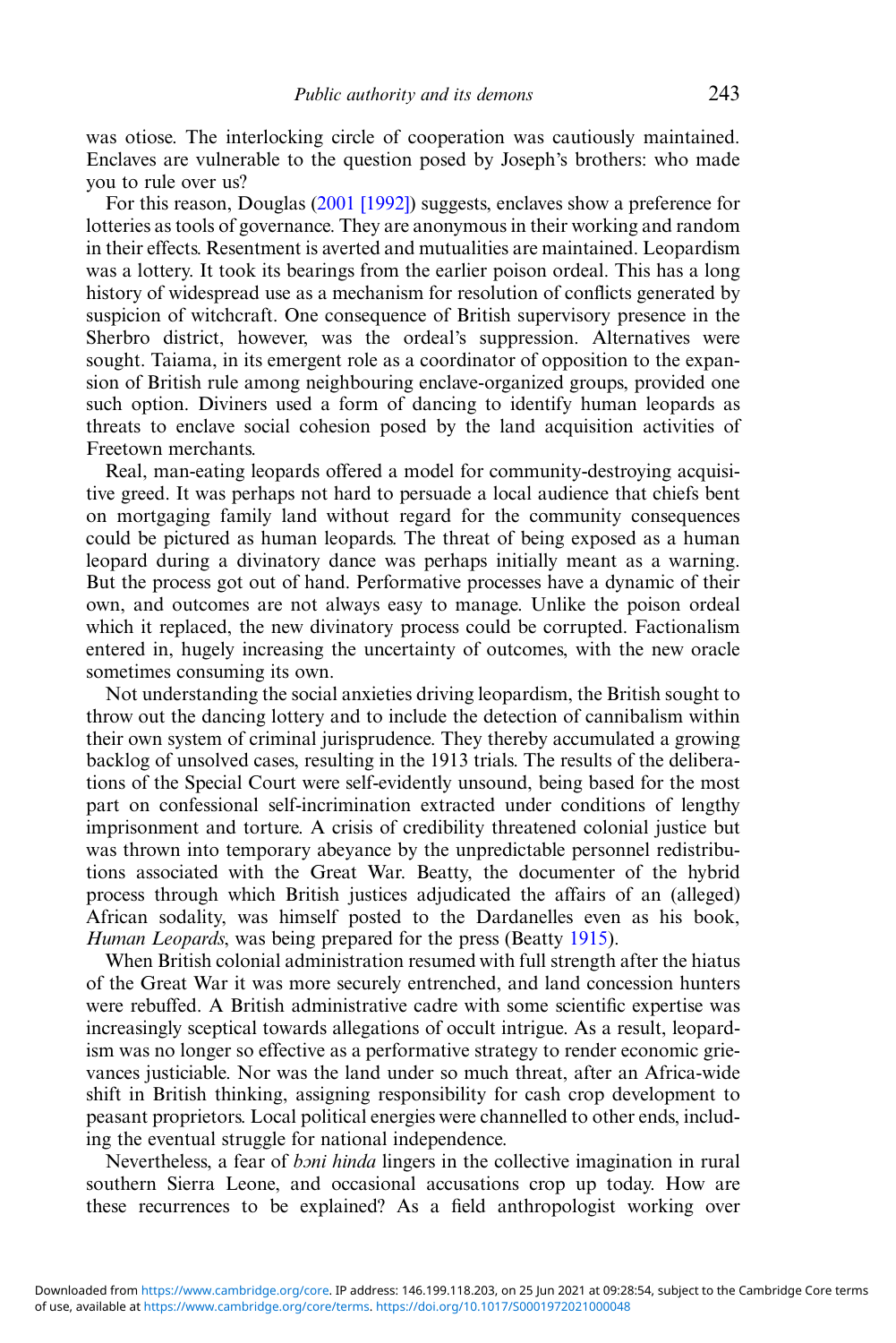several decades in Kpa Mende communities on the fringe of the Taiama polity, my own experience is that *boni hinda* is recognized by chiefdom authorities because the national government holds them responsible for any local upwelling of disorder. An accusation can thereby be used by troublemakers to create a local scandal, in order to pursue other grievances.

I can offer a concrete example from my own fieldwork. One of my friends in the village was accused of being a cannibal four times in his lifetime. The real reason (I was told) was that he had once killed a child born to one of his wives after an affair. He successfully hid the murder, but the family of the wife never ceased trying to exact revenge. The case was dropped on all occasions for lack of evidence, but not without the man paying dearly each time in impromptu fines. But I should add that he is the only person I know to have been accused of this crime. It is not a common occurrence.

There is also one prominent latter-day instance of cannibalism consistent with the idea that this form of populist political theatre can still be pressed into use in conditions of extreme political flux. This occurred in October 1977, after a disputed election in which the president of independent Sierra Leone, Siaka Stevens, was struggling to impose a one-party constitution on the country. The charge of cannibalism was brought against some of Stevens' most determined opponents, who were then executed for an alleged atrocity the international community struggled either to comprehend or to protest. Perhaps not by accident, the victims of this hideous political stitch-up were from Taiama.

What, then, are the broader lessons of the political performativity described here? The first is that communities have more powerful weapons against the forces of social dissolution wielded by international capitalism than is sometimes recognized. A clear instance is the recent conversion of the British Conservative Party from Thatcherite neoliberalism to a concern with levelling up neglected post-industrial communities. Whether human leopards or straight bananas, populist performative politics captures attention.

Second, more analysis should be directed to performative strategizing around the manipulation of community anxiety – the 'dark side' of populist politics. This is an inescapable element of public authority, and analysts need to recognize its society-shaping potential, as Durkheim argued. But the underlying problem of community versus profits is not easily solved. In Sierra Leone, the current challenge posed by land acquisitions for palm oil production seems likely to have profoundly destabilizing consequences once more. Leopardism is unlikely to return, but new mythic challenges are a recurrent possibility as a way of mobilizing communities overcome by deep disquiet at the activities of powerful outsiders motivated by competitive individualism.

How should these underlying conflicts of interest be addressed? In her centenary year it might be timely to revert to the advice given by Mary Douglas, perhaps the greatest social theorist to be consistently inspired by African social realities. Her view was that social conflict is an inescapable element of the human condition, and that there are no neutral analytical standpoints, but that it pays to inspect carefully and with respect the organizational moorings of the various conflicted social viewpoints. Demonization is an ever present possibility, but it helps no one to reach for demonology as explanation. Light needs to be shed not only on human leopards and straight bananas but also on the underlying social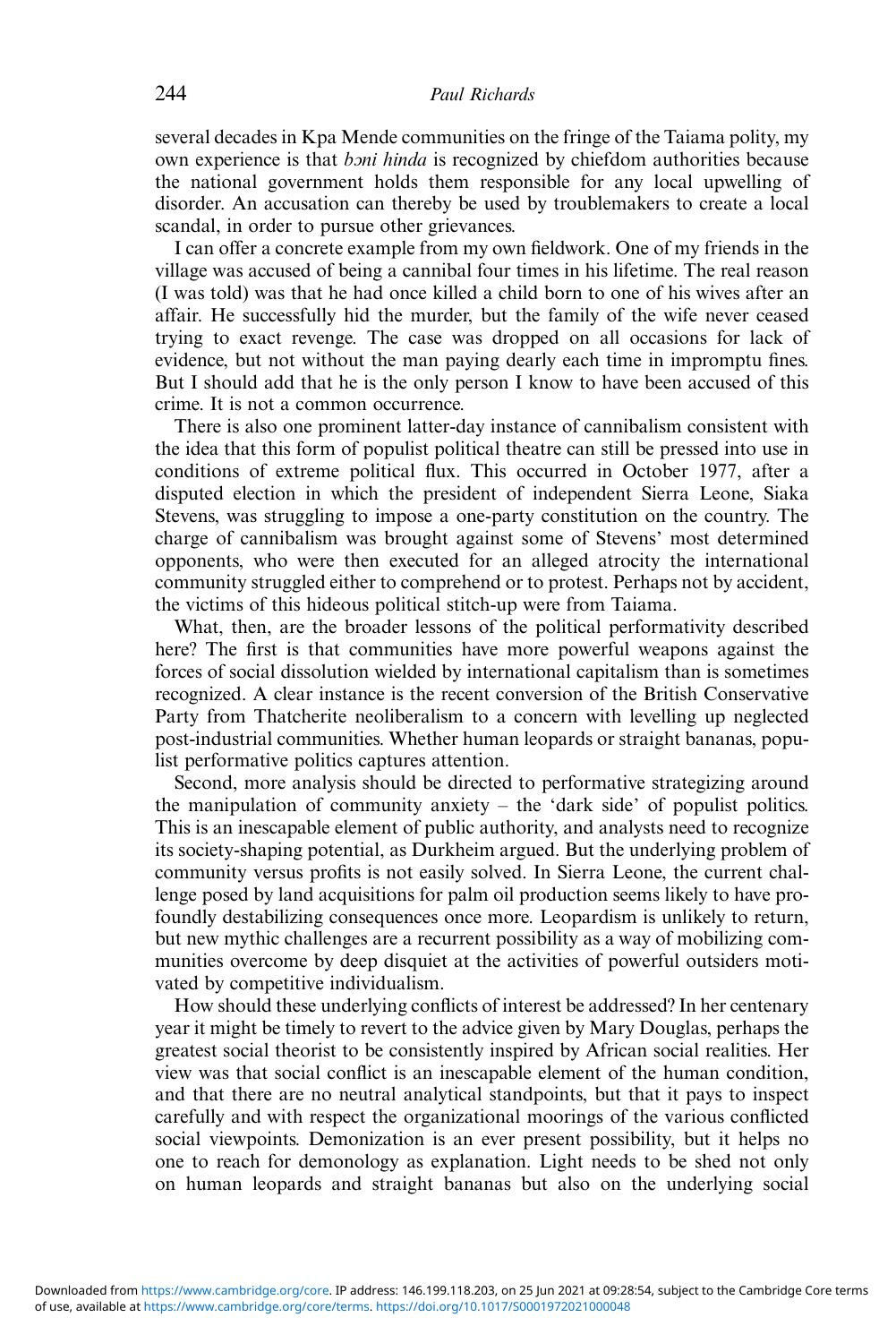<span id="page-19-0"></span>grievances sustaining such beliefs. In short, the path to intercommunal peace is paved with careful ethnography.

#### Acknowledgements

The preparation of this article was supported by the ESRC Centre for Public Authority and International Development (CPAID) based at the London School of Economics and Political Science (grant code number ES/P0080381/1). The author also wishes to thank three anonymous reviewers – one for CPAID and two for the journal – and Professor Perri 6 for their very helpful remarks.

#### **References**

- 6, Perri and P. Richards (2017) Mary Douglas: understanding social thought and conflict. New York NY and Oxford: Berghahn Books.
- Abraham, A. (1976) '"Cannibalism" and African historiography' in Topics in Sierra Leone History: a counter-colonial interpretation. Freetown: Leone Publishers.
- Abraham, A. (1978) Mende Government and Politics under Colonial Rule: a historical study of political change in Sierra Leone, 1890–1937. Freetown: Sierra Leone University Press.
- Alldridge, T. J. (1901) The Sherbro and its Hinterland. London: Macmillan.
- Alldridge, T. J. (1910) A Transformed Colony: Sierra Leone, as it was and as it is; its progress, peoples, native customs and undeveloped wealth. Philadelphia PA: J. B. Lippincott.
- Álvares, M. (1990 [c.1615]) 'Ethiopia Minor and a geographical account of the province of Sierra Leone. An interim translation of Manuel Álvares S. J., "Etiópia Menor e descripção géografica da Província da Serra Leoa." Transcription from an unpublished manuscript by the late Avelino Teixeira da Mota and Luís de Matos'. Translated and introduction by P. E. H. Hair. Liverpool: Department of History, University of Liverpool.
- Beatty, K. J. (1915) Human Leopards: an account of the trials of human leopards before the special commission court; with a note on Sierra Leone, past and present. London: Hugh Rees.
- Bulte, E., P. Richards and M. Voors (2018) Institutions and Agrarian Development: a new approach to West Africa. New York NY: Palgrave.
- Comaroff, J. and J. L. Comaroff (eds) (1993) Modernity and its Malcontents: ritual and power in postcolonial Africa. Chicago IL: University of Chicago Press.
- Douglas, M. (1963) The Lele of the Kasai. London: Oxford University Press for the International African Institute.
- Douglas, M. (1992) 'Witchcraft and leprosy: two strategies for rejection' in Risk and Blame: essays in cultural theory. London: Routledge.
- Douglas, M. (1999a) 'Sorcery accusations unleashed: the Lele revisited, 1987', Africa 69 (2): 177–93.
- Douglas, M. (1999b) 'Four cultures: the evolution of a parsimonious model', GeoJournal 47: 411–15.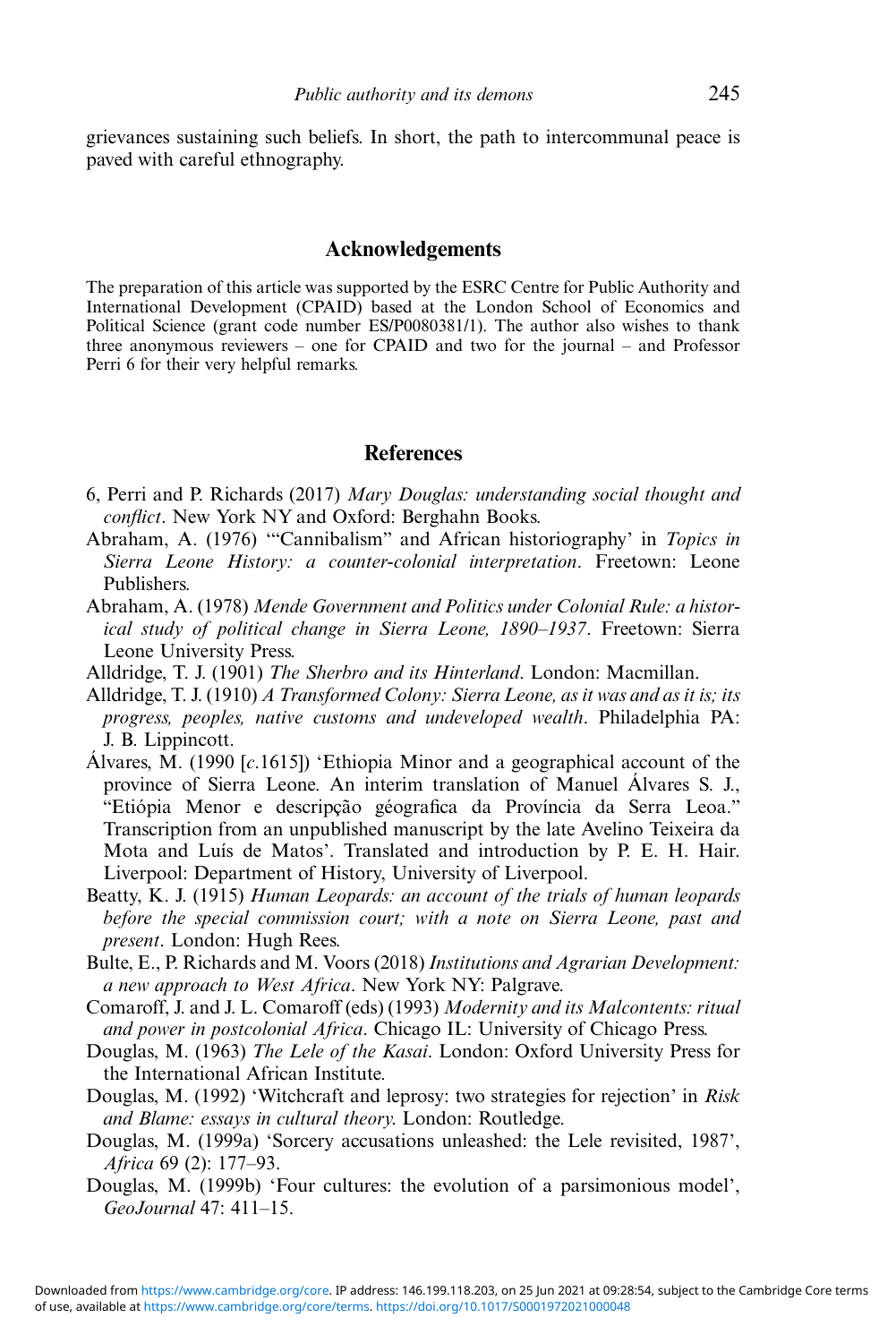- <span id="page-20-0"></span>Douglas, M. (2001 [1992]) In the Wilderness: the doctrine of defilement in the Book of Numbers. Oxford: Oxford University Press.
- Durkheim, E. (1995 [1912]) The Elementary Forms of Religious Life. Translated by K. E. Fields. New York NY: Free Press.
- Ferme, M. C. (2001) The Underneath of Things: violence, history and the everyday in Sierra Leone. Berkeley CA: University of California Press.
- Fortes, M. and E. E. Evans-Pritchard (eds) (1940) African Political Systems. London: Oxford University Press for the International African Institute.
- Fyfe, C. (1962) A History of Sierra Leone. London: Oxford University Press.
- Geschiere, P. (1995) The Modernity of Witchcraft: politics and the occult in postcolonial Africa. Charlottesville VA: University of Virginia Press.
- Grijspaarde, H., E. Bulte, M. Voors and P. Richards (2013) 'Who believes in witches? Institutional flux in rural Sierra Leone', African Affairs 112 (446):  $22-47$
- Horton, R. (1985) 'Stateless societies in the history of West Africa' in J. F. A. Ajayi and M. Crowder (eds), History of West Africa: Volume 1. 2nd edition. Harlow: Longman.
- James, W. (2003) The Ceremonial Animal: a new portrait of anthropology. Oxford: Oxford University Press.
- Jannone, C. (1995) 'Les hommes-leopards et leurs derivés dans la bande dessinée: de la secte-fantasme du colonisateur au people dechu (1930–1991)' in P. Blanchard et al. (eds), L'Autre et Nous. 'Scènes et types: anthropologues et historiens devant le représentations des populations colonisées, des 'ethnies', des 'tribus' et des 'races' depuis les conquêtes coloniales. Paris: ACHAC/Syros.
- Jones, A. (1981) 'Who were the Vai?', Journal of African History 22 (2): 159-78.
- Jones, H. (1987) Mutiny on the Amistad: the saga of a slave revolt and its impact on American abolition, law and diplomacy. New York NY and Oxford: Oxford University Press.
- Kalous, M. (1974) Cannibals and Tongo Players of Sierra Leone. Auckland: privately printed.
- Laclau, E. (2005) On Populist Reason. London: Verso.
- Lynn, M. (1992) 'Technology, trade and a "race of native capitalists": the Krio diaspora of West Africa and the steamship, 1852–95', Journal of African History 33: 421–40.
- Middleton, J. F. M. and D. Tait (eds) (1958) Tribes without Rulers: studies in African segmentary systems. London: Routledge and Kegan Paul.
- Mokuwa, E., E. Bulte, M. Voors and P. Richards (2011) 'Peasant grievance and insurgency in Sierra Leone: judicial serfdom as a driver of conflict', African Affairs 110 (440): 339–66.
- Mudde, C. and C. R. Kaltwasser (2017) Populism: a very short introduction. Oxford: Oxford University Press.
- Neuwinger, H. D. (1996) African Ethnobotany: poisons and drugs: chemistry, pharmacology, toxicology. Weinheim: Chapman & Hall.
- Nwaka, G. I. (1986) 'The "leopard" killings of Southern Annang, Nigeria, 1943– 48', Africa 56 (4): 417–40.
- Pratten, D. (2007) The Man-leopard Murders: history and society in colonial Nigeria. Edinburgh: Edinburgh University Press.
- Reed, T. and J. A. Robinson (2012) 'The chiefdoms of Sierra Leone'. Unpublished report <[https://scholar.harvard.edu/](https://scholar.harvard.edu/files/jrobinson/files/history.pdf)files/jrobinson/files/history.pdf>.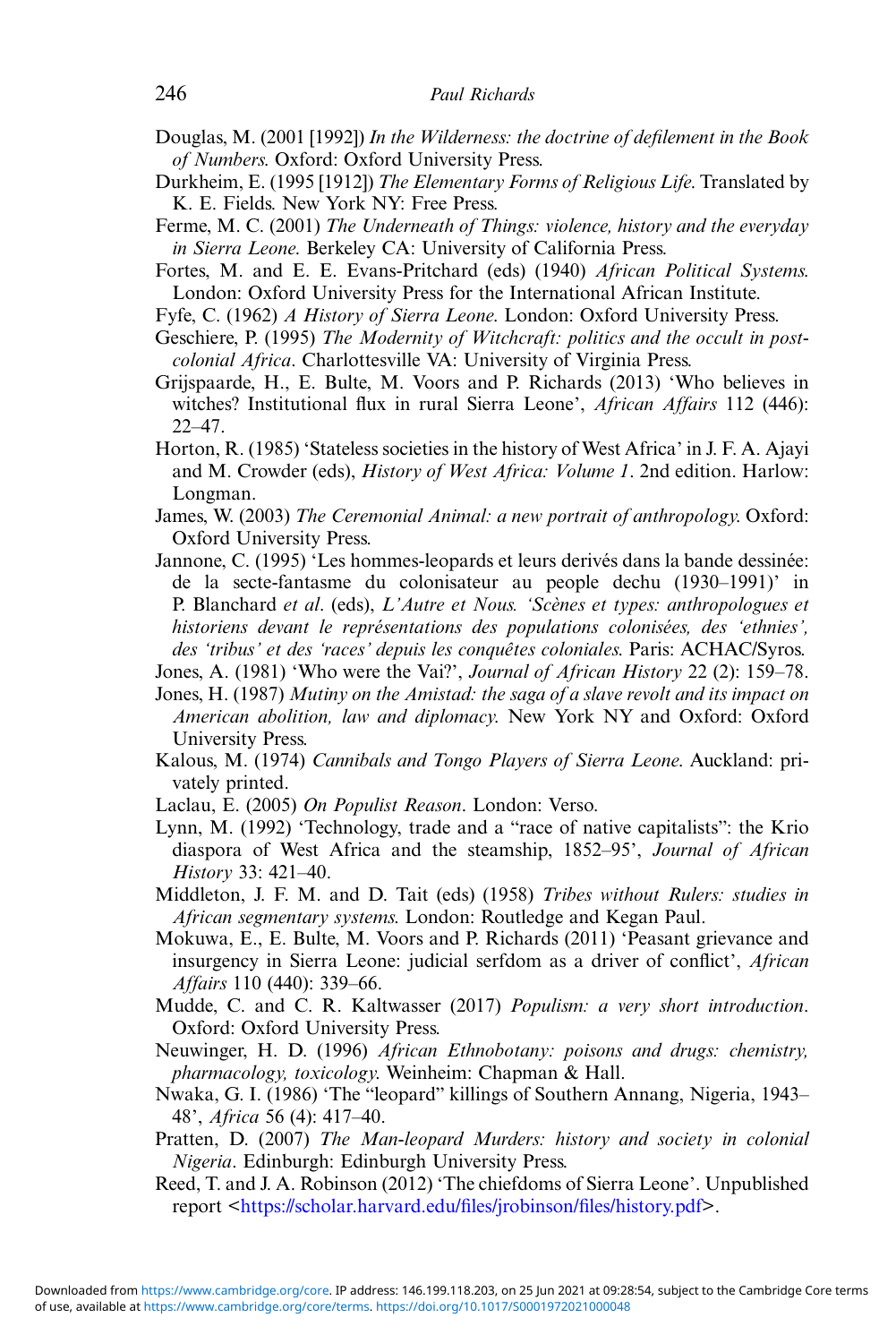- <span id="page-21-0"></span>Richards, P. (1985) Indigenous Agricultural Revolution: ecology and food production in West Africa. London: Hutchinson.
- Richards, P. (2000) 'Chimpanzees as political animals in Sierra Leone' in J. Knight (ed.), Natural Enemies: people–wildlife conflicts in anthropological perspective. London: Routledge.
- Richman, M. H. (2002) Sacred Revolutions: Durkheim and the Collège de Sociologie. Minneapolis MN: University of Minnesota Press.
- Ryan, C. (2018) 'Large-scale land deals in Sierra Leone at the intersection of gender and lineage', Third World Quarterly 39 (1): 189–206.
- Seligman, A. B., R. P. Weller, M. J. Puett and B. Simon (2008) Ritual and its Consequences: an essay on the limits of sincerity. Oxford and New York NY: Oxford University Press.
- Tilley, H. (2011) Africa as a Living Laboratory: empire, development, and the problem of scientific knowledge, 1870–1950. Chicago IL: University of Chicago Press.
- Whyte, C. H. (2016) "The strangest problem": Daniel Wilberforce, the human leopard panic and the special court in Sierra Leone' in H. Fischer-Tine (ed.), Anxieties, Fears and Panic in Colonial Settings: empires on the verge of a nervous breakdown. Basingstoke: Palgrave Macmillan.

#### Abstract

Demonization is a widespread aspect of political discourse. We are familiar with the demonization of Brussels bureaucrats as a tool for pursuing the British exit from the European Union, and we take stories about the compulsory straightening of bananas with a pinch of salt, however frustrating it might be that some disaffected voters choose to accept these canards as true. But somehow, stories about the demonic in Africa have been accorded much greater ontological respect, not only by colonial powers keen to boost their own legitimacy through claims to a civilizing mission, but also by anthropologists anxious to understand their informants' imaginative concerns, perhaps without fully appreciating the political craft or guile with which these discourses are invested. In seeking to void the charge of delusion, an empathetic reading of demonization risks missing the strategic significance of mythic interventions intended to extract political advantage. This article examines an instance of mythic creativity in the politics of late nineteenth-century interior Sierra Leone as an example of the stagecraft sometimes implicit in African public authority. The case is that of the human leopard, an avatar of commercially compromised chieftaincy. The article asks whether the alleged activities of these leopards were the straight bananas of a certain form of anti-colonial political resistance. In a concluding discussion, some consequences for understanding current forms and practices of local public authority are inferred.

# Résumé

La diabolisation est un aspect courant du discours politique. Celle des bureaucrates de Bruxelles nous est familière, utilisée comme outil de soutien au retrait britannique de l'Union européenne. Nous accueillons avec scepticisme des histoires comme celle de la réglementation européenne imposant des bananes droites, même s'il peut être frustrant de constater que certains électeurs